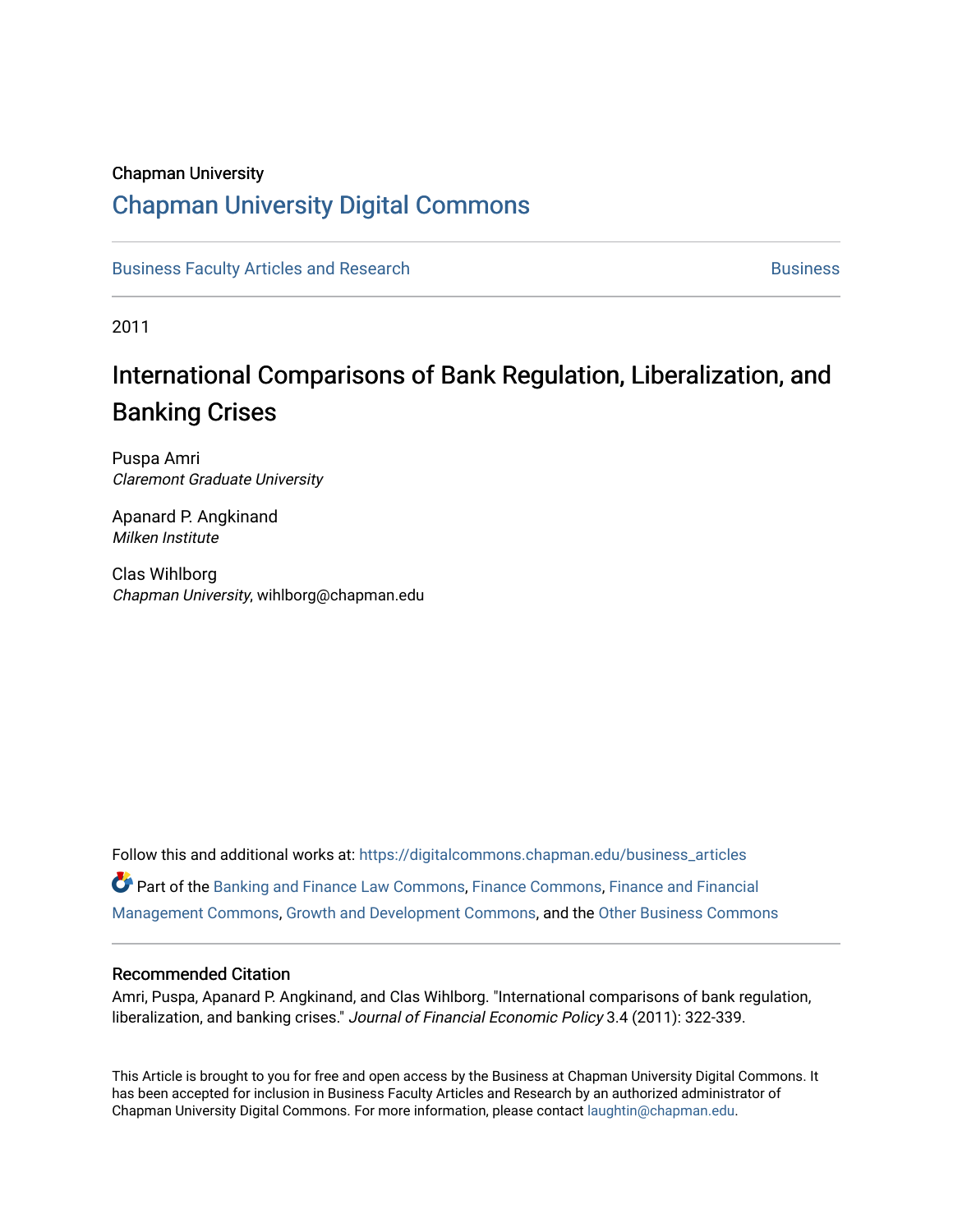### International Comparisons of Bank Regulation, Liberalization, and Banking Crises

#### **Comments**

This is a pre-copy-editing, author-produced PDF of an article accepted for publication in Journal of Financial Economic Policy, volume 3, issue 4, 2011 following peer review. This article may not exactly replicate the [final published version.](http://www.emeraldinsight.com/journal/jfep)

Copyright Emerald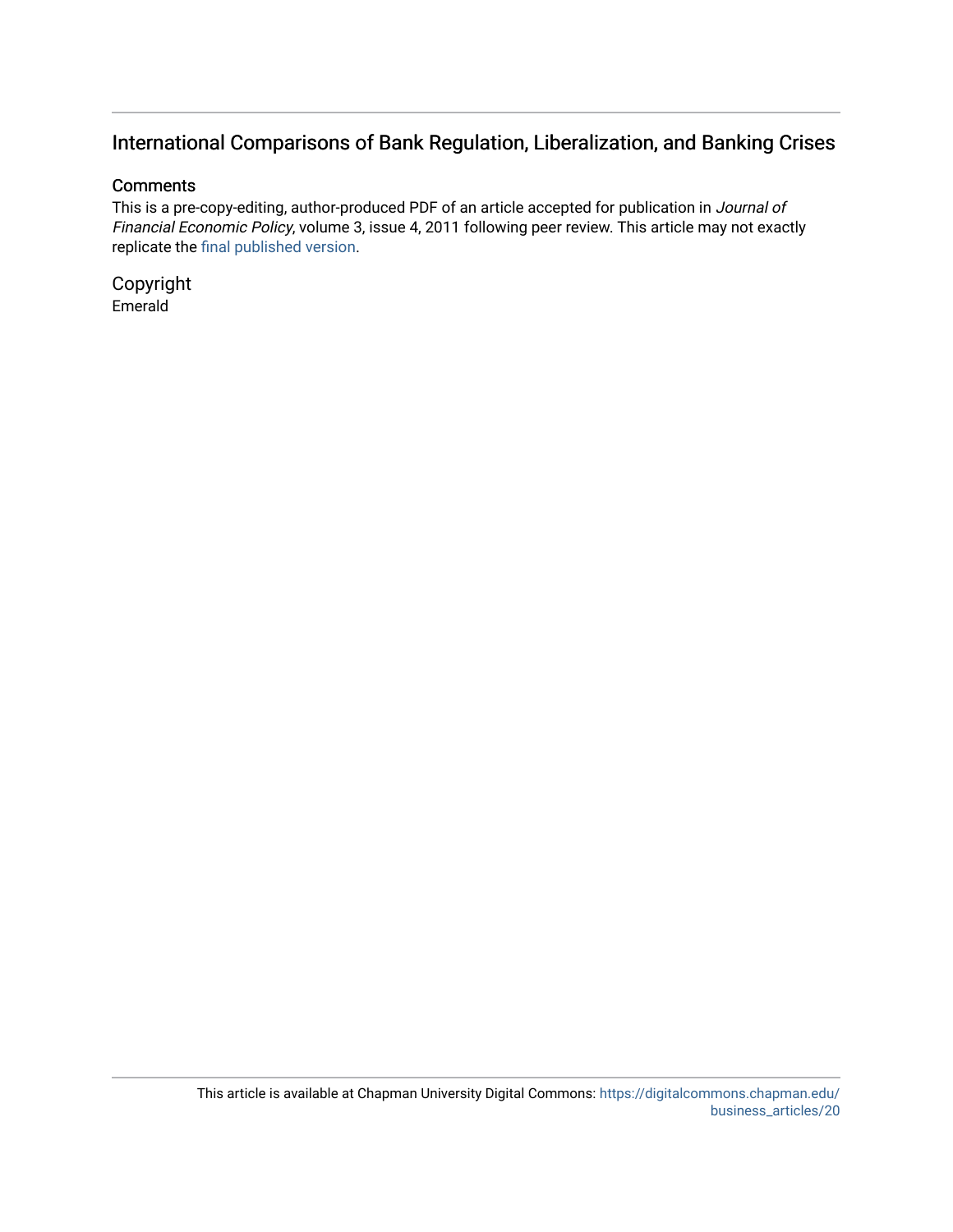### **International Comparisons of Bank Regulation, Liberalization, and Banking Crises**<sup>∗</sup>

Puspa Amri Claremont Graduate University puspa.amri@cgu.edu

Apanard P. Angkinand Milken Institute pangkinand@milkeninstitute.org

Clas Wihlborg Argyros School of Business and Economics Chapman University wihlborg@chapman.edu

July 31, 2011

Abstract**:**

**Purpose:** The recurrence of banking crises throughout the 1980s and 1990s, and in the more recent 2008-09 global financial crisis, has led to an expanding empirical literature on crisis explanation and prediction. This paper provides an analytical review of proxies for and important determinants of banking crises −credit growth, financial liberalization, bank regulation and supervision.

**Design/methodology/approach:** The study surveys the banking crisis literature by comparing proxies for and measures of banking crises and policy-related variables in the literature. Advantages and disadvantages of different proxies are discussed.

**Findings:** Disagreements about determinants of banking crises are in part explained by the difference in the chosen proxies used in empirical models. The usefulness of different proxies depend partly on constraints in terms of time and country coverage but also on what particular policy question is asked.

**Originality**: The study offers a comprehensive analysis of measurements of banking crises, credit growth, financial liberalization and banking regulations and concludes with an assessment of existing proxies and databases. Since the review points to the choice of proxies that best fit specific research objectives, it should serve as a reference point for empirical researchers in the banking crisis area.

**Keywords:** Banking crisis definition, domestic and external financial liberalization, credit growth, measures of bank regulation

**Paper type: General Review** 

<sup>∗</sup> We are grateful for comments on earlier drafts from James Barth, Alice Ouyang, Tom Willett, and participants at the 86<sup>th</sup> Western Economic Association International Annual Conference, July 2, 2011.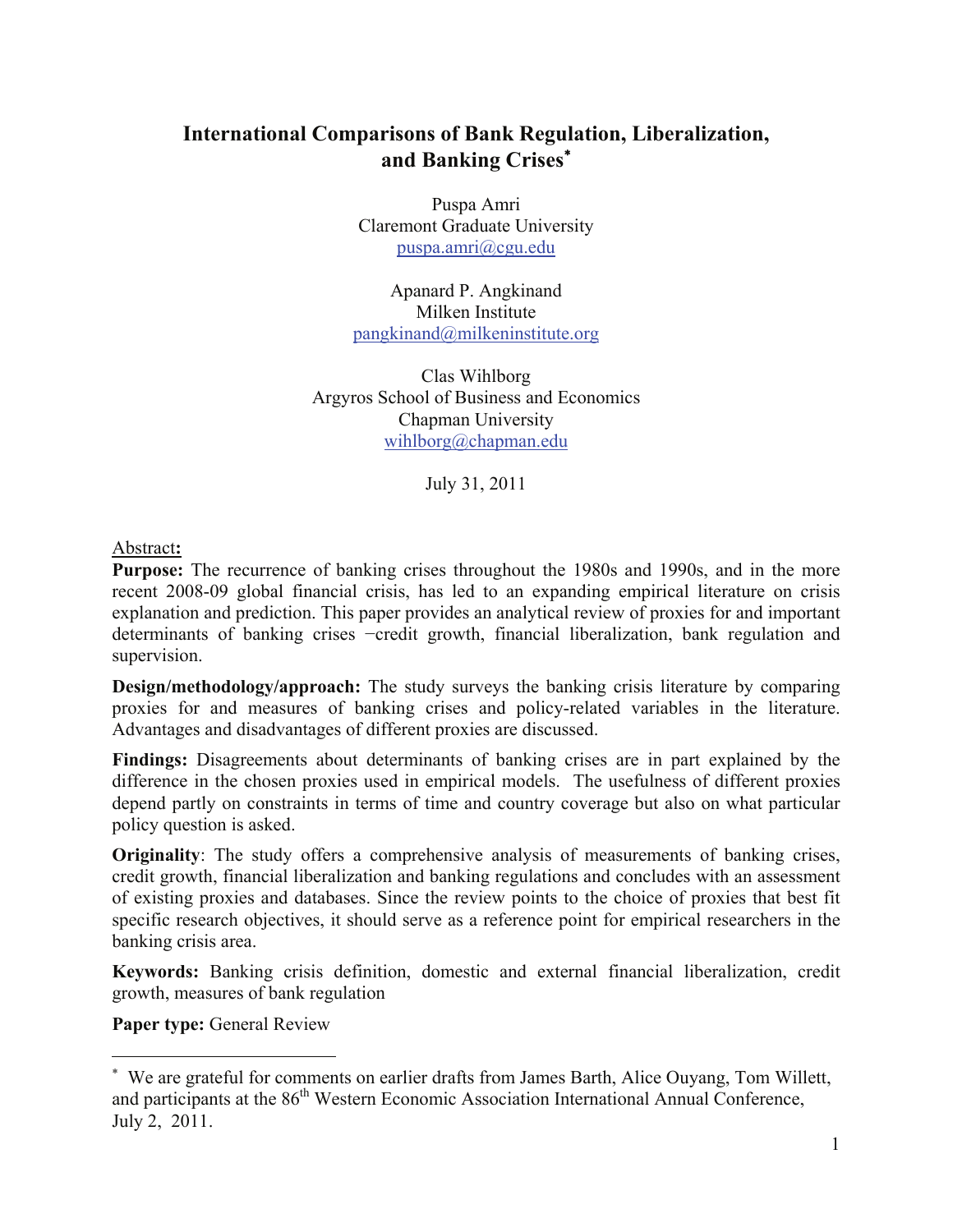#### **1. Introduction**

 The recurrence of financial crises in both advanced and emerging markets throughout the 1980s and 1990s, the recent severe global financial crisis and the Eurozone debt crisis have led to an expanding literature on the determinants of financial crises. The literature has grown to encompass a diversity of crisis types such as: Balance of Payments-, Currency-, Banking-, Debt-, Inflation-, Stock market- and Real Estate crises. More often than not, they represent different aspects of the same crisis episodes. Financial crises are of particular concern because they often have real repercussions on economic growth and employment.

In this paper we focus entirely on banking crises, which are particularly interesting for two reasons. First, in most countries banks play a dominant role in the financial system, compared to equity and debt markets. Second, the special characteristics of banks as providers of liquidity with longer term assets make them vulnerable to bank runs and contagion effects from interbank positions. In times of financial distress, even a solvent bank may fail to meet its obligations given the illiquid and opaque nature of its assets. Depositors and other creditors are often unable to distinguish between solvent and insolvent banks (Diamond and Dybvig 1983).

While it has been argued that "blind" bank runs can be mitigated by developing deposit insurance systems, explicit and implicit deposit guarantees can increase the likelihood of crisis because they tend to increase banks' incentives to shift risk to deposit insurance authorities and taxpayers while reducing the incentives of holders of bank liabilities to monitor the riskiness of banks' lending activities. This moral hazard problem can lead to excessive risk-taking on the part of bankers. Excess risk-taking as a result of explicit and implicit guarantees of depositors and other creditors seems to have been a central feature in most financial crises in modern times according to many observers (see, for example, Reinhart and Rogoff 2009).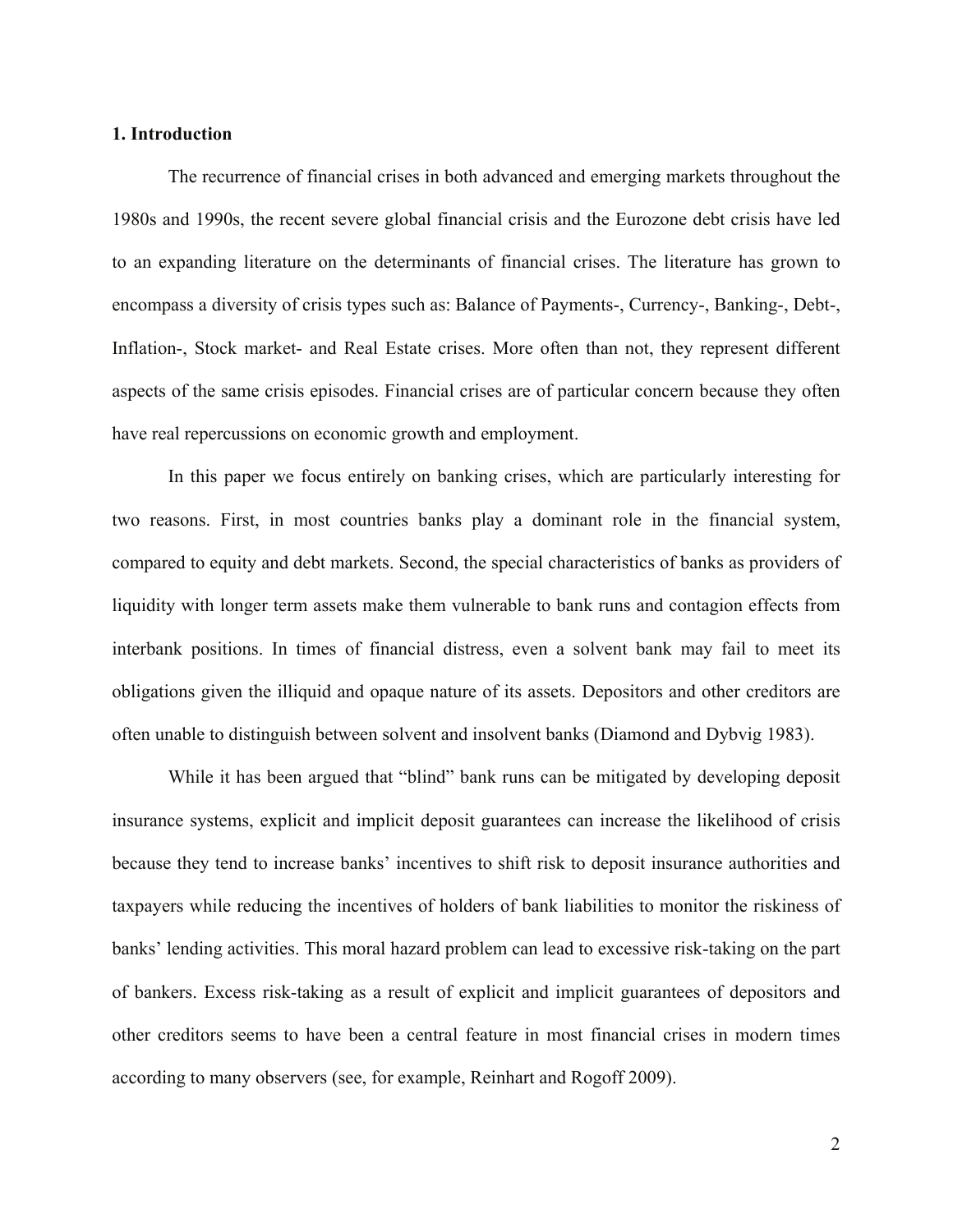Empirical work on banking crises generally focus on one of two aspects: early warning signals or factors explaining banking crisis. The signals are typically indicators of macroeconomic activity such as credit expansion, which often interact with indicators of "financial fragility". High fragility implies that the banking system is crisis prone in response to relatively mild economic downturns or external shocks (see, for example, Kaminsky and Reinhart, 1999). Meanwhile, studies on the determinants of banking crises have identified a number of policy-related contributing factors such as government-created safety net features for the banking system (e.g. deposit insurance) and institutional arrangements (e.g. financial liberalization, financial regulatory structures, quality of supervision, legal systems, and exchange rate regimes). $<sup>1</sup>$ </sup>

The literature has so far been unable to produce a general consensus on the key causal factors leading to banking crises. For example, Barth et al., (2006) find that official supervisory power and stricter capital requirements have no significant effect on banking crisis probabilities, while Noy (2004), Amri and Kocher (forthcoming) argue the opposite. Angkinand et al., (2010), and Shehzad and de Haan (2009) find evidence that the direction of the effect of liberalization on banking crises depends on the strength of capital regulation and supervision. The relationship among credit growth, financial liberalization and banking crises are similarly subject to disagreements. We return to these issues in Sections 3 and 4.

 Given that these existing studies use different ways of operationalizing both the dependent and independent variables, one question that naturally arises is to what extent are the contradictory results driven by differences in chosen proxies? Differences in country samples and time-period coverage explain some differences in results but the choices of proxies for crisis,

<sup>&</sup>lt;sup>1</sup> See, for example, Angkinand, et al., (2010) on the effect of financial liberalization and bank regulation on banking crises and Angkinand and Willett (2011) on the impact of exchange rate regimes.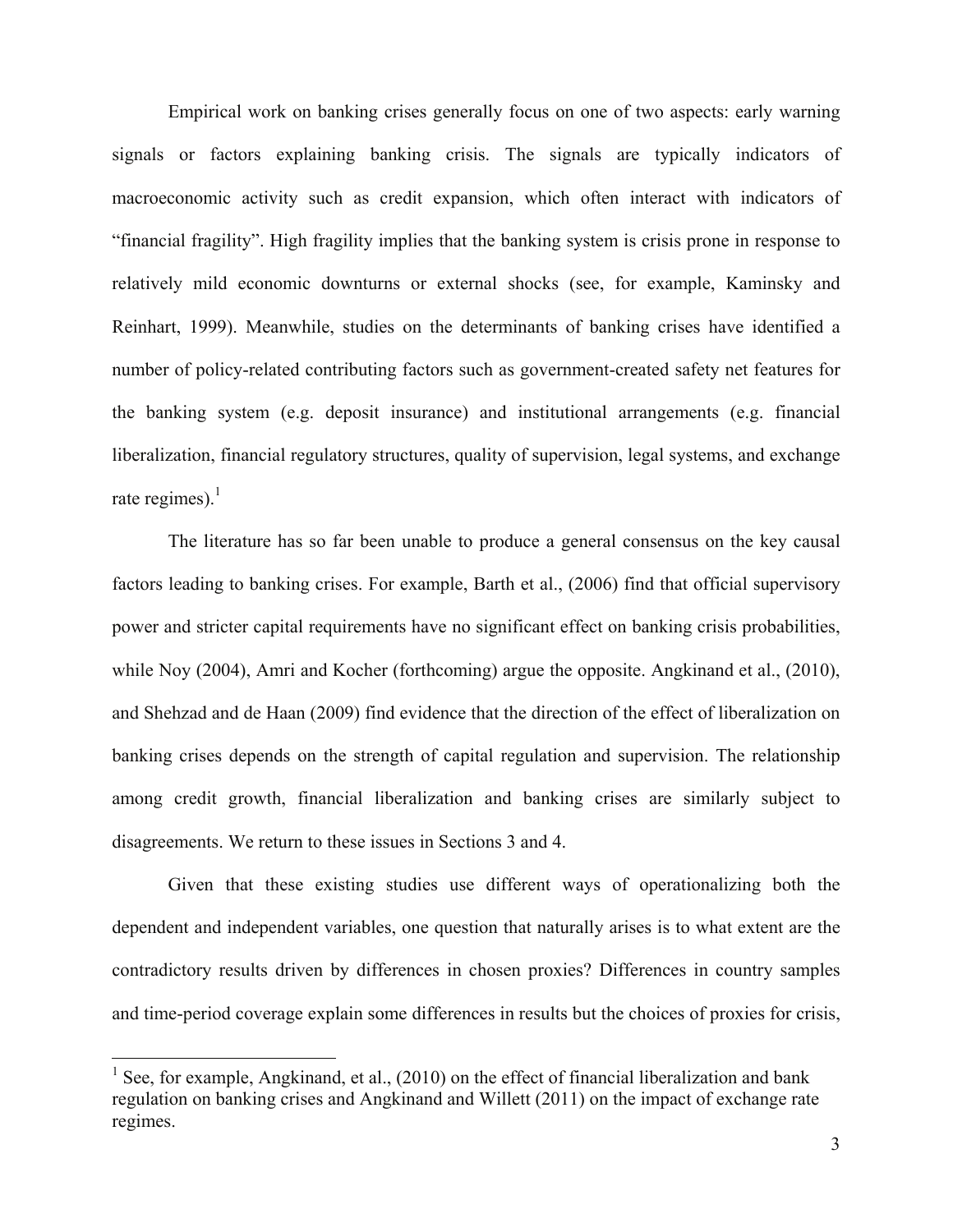liberalization, strength of supervision and credit growth seem to help explain contradictory results as well.<sup>2</sup> This contention was confirmed empirically in a longer working paper version of this study.<sup>3</sup> There, we report on tests of robustness for determinants of banking crises by changing proxies one by one in estimations for a specific group of countries over a certain period and a fixed set of macroeconomic controls. For example, strength of capital regulation and supervision (CRS) as defined by Abiad et al., (2008) has a significant negative effect while an index constructed by Barth et al., (2006) is not a significant explanatory factor. Similarly, the choices of proxies for financial liberalization and credit growth affect results. We return to these findings below.

 Motivated by disagreements in the empirical literature, this study surveys existing proxies and measurements of banking crises and the key crisis determinants. Section 2 focuses on the definitions and proxies of banking crises. In Sections 3-5, we survey proxies for each of three important explanatory variables–credit expansion, financial liberalization, and bank capital regulation and supervision, respectively. Each section also provides a brief literature review as well as discussion of existing proxies. Section 6 concludes by assessing how the usefulness of different proxies depends on the objective of the analysis.

#### **2. Definitions and proxies for banking crises**

 $\overline{a}$ 

Banking crises can be studied on the country level as well as the bank level. A banking crisis on the country level refers to a situation when there are bank failures on a large scale in the financial system. A crisis of an individual bank can be defined more unambiguously but for

 $2$  In cross-country analyses, the difference in empirical findings on the early warnings and determinants of banking crises could also be driven by the difference in methodologies used. See, for example, Demirgüç-Kunt and Detragiache (2005) and Davis and Karim (2008) for the review of different methodologies used in the banking crisis literature.

<sup>&</sup>lt;sup>3</sup> Available at: http://www.cgu.edu/pages/1380.asp.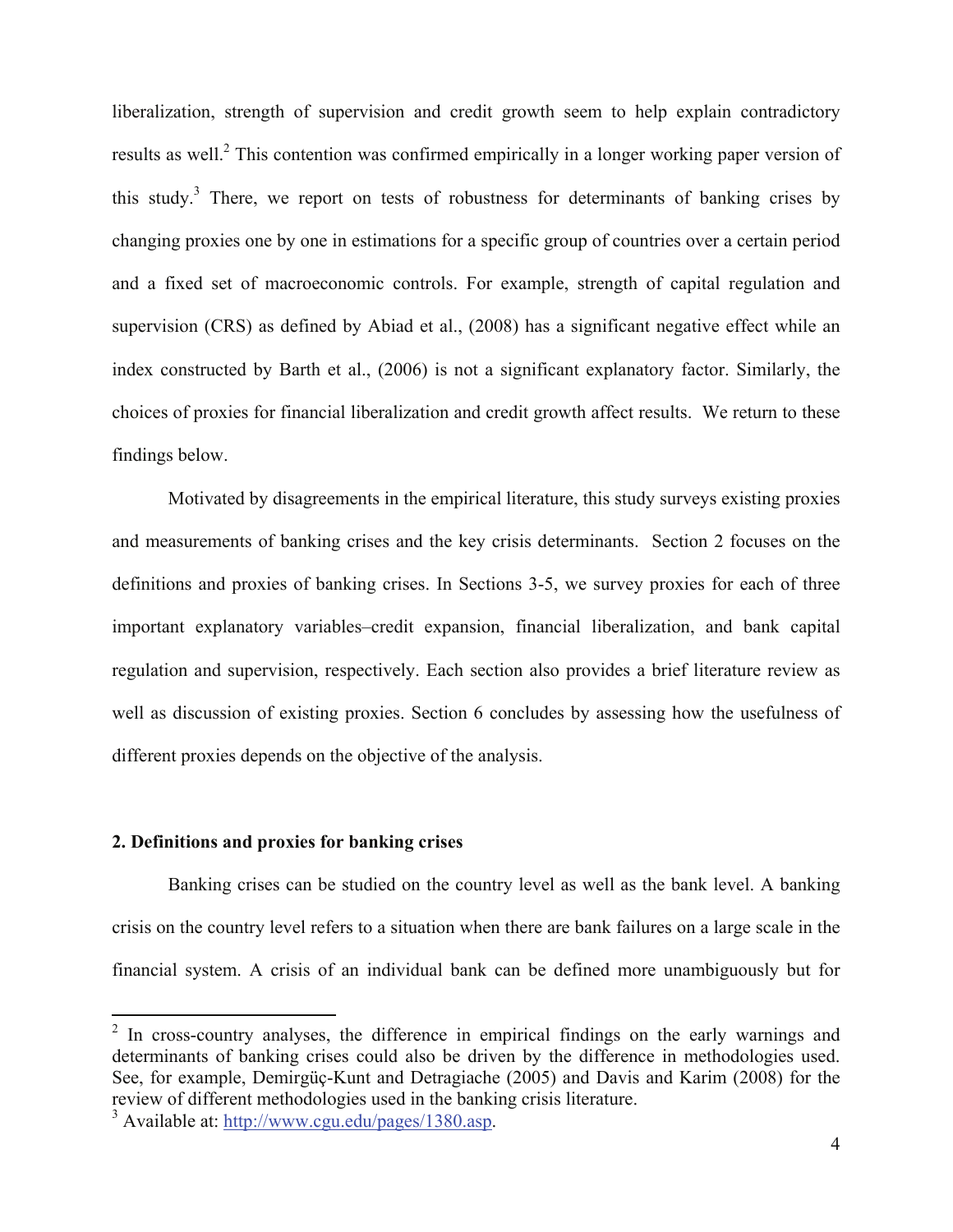policy purposes the country level is obviously more interesting from the point of view of repercussions on the real economy. On the country level, likelihood of a banking crisis, banking system instability, lack of banking system soundness and fragility are often used more or less interchangeably. Banking instability generally has a broader definition than banking crisis. Instability may refer to disruption in the payment system or volatility of asset prices that potentially could lead to crises (see, for example, Mishkin 1996).

#### 2.1 Banking crisis on the country level

To identify episodes of banking crises caused by bank runs, data on bank deposits could in principle be used. Crises originating on the asset side of banks' balance sheets through the deterioration of asset values could be identified by studying, for example, non-performing loans (NPLs). The data for these variables are not available for a long time span and they do not necessarily reflect or capture widespread bank failures in the banking system. Another reason why so few studies use NPL data is because the reliability and comparability of the NPL data can be questioned in a cross country analysis. Most countries have been reluctant to reveal the existence of severe banking problems in official statistics, and the definition of NPL varies from country to country although some convergence is ongoing.

Most studies of banking crises on the country level proceed by identifying dates of crises from explicit events. Generally, crisis episodes are identified based on a combination of objective data and interviews with experts. In some cases, quantitative data such as decline in deposit, NPLs and liquidity support are used with subjective judgment to identify the timing of a crisis event. As summarized in Table 1, the banking crisis data sets using this event-based approach have been provided in a small number of studies and cover a large number countries as well as decades. The data usually provide the beginning and ending dates of each crisis episode in each country.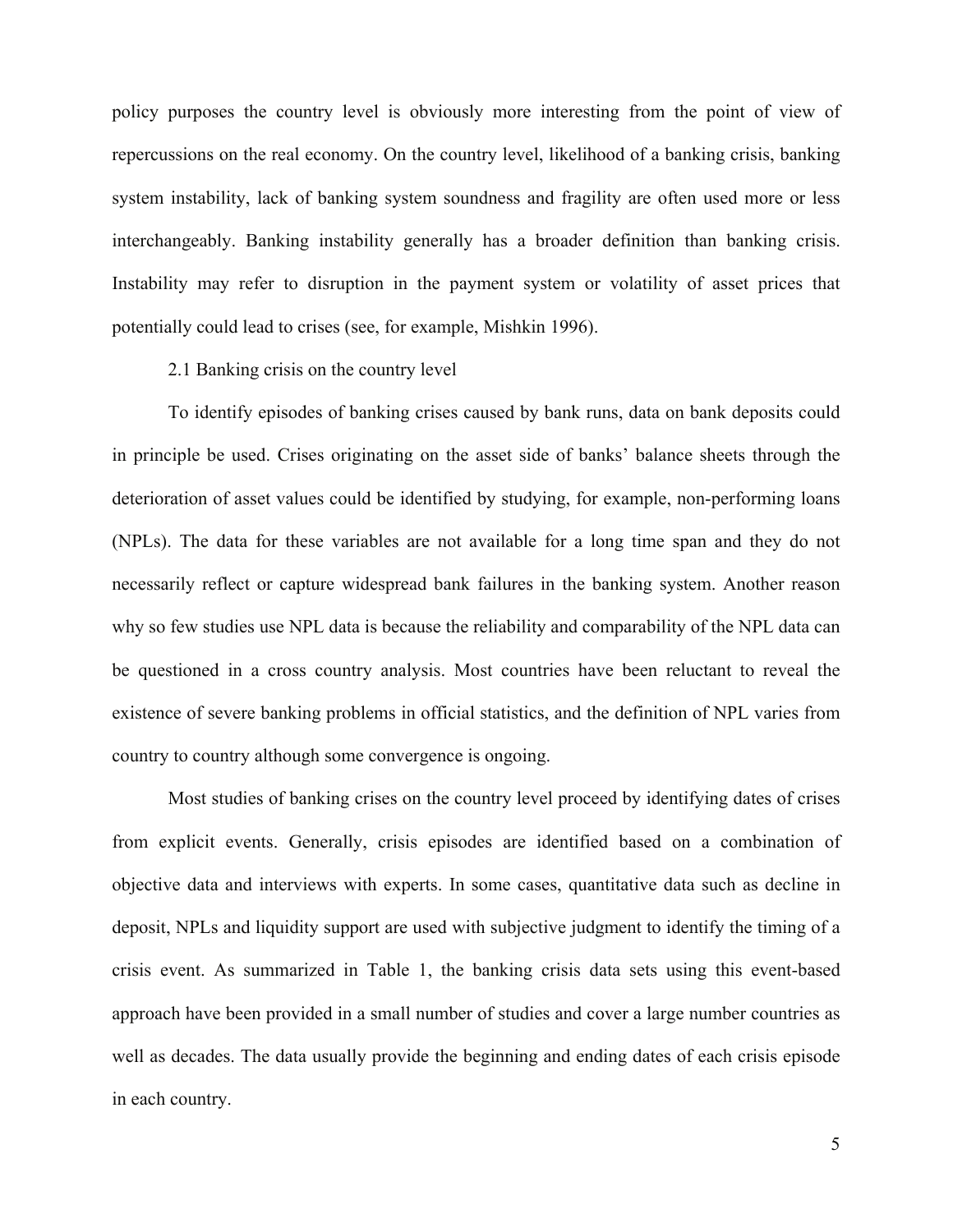The very first, comprehensive data set using this event-based approach was compiled by Lindgren, Garcia, and Saal, LGS, (1996) and Caprio and Klingebiel, CK, (1996, 2002, and updated by Caprio et al., 2005). Databases are also compiled by Demirgüç-Kunt and Detragiache, DD, (1998, and updated in 2005) and Reinhart and Rogoff, RR, (2009). The most recent studies that provide banking crisis dates including the recent global financial crisis are Laeven and Valencia's (LV) studies (2008 and 2010). Dates of banking crisis episodes from these studies are fairly highly correlated as they are compiled in a similar way and partly represent refinements of earlier studies. However, there are clearly great scope for judgmental differences with respect to the beginning and end of crises (see also Barrell et al., 2010). For example, the dating of the U.S. savings and loan crisis in LGS and DD is from 1980 through 1992, while RR date the same crisis from 1986 through 1993 and CK from 1988 through1991. LV identify the crisis as a one year crisis which started and ended in  $1988<sup>4</sup>$ 

#### [Table 1 here]

Dziobek and Pazarbasiogly (1997) limit the data set to "systemic crises," wherein problem banks together hold at least 20 percent of total deposits in a country. Only 24 crises worldwide are covered in the study. Kaminsky and Reinhart (1999) identify crises based on existing studies and on the financial press. They include 20 countries from 1970 to mid-1995 in the study. To avoid dating too early or too late, they identify the peak period when there is the heaviest government intervention and/or bank closures. The objective of their paper is to examine the value of a number of macroeconomics variables as signals or leading indicators of banking crises.<sup>5</sup>

<sup>&</sup>lt;sup>4</sup> Additional statistical comparisons of the number of banking crisis episodes identified by these five studies can be found in the working paper version of this paper (see footnote 3).

<sup>&</sup>lt;sup>5</sup> There are few other studies using the event-based approach to identify banking crisis episodes. Their data have been less frequently used in the literature. For the additional review, see Kibritcioglu (2002).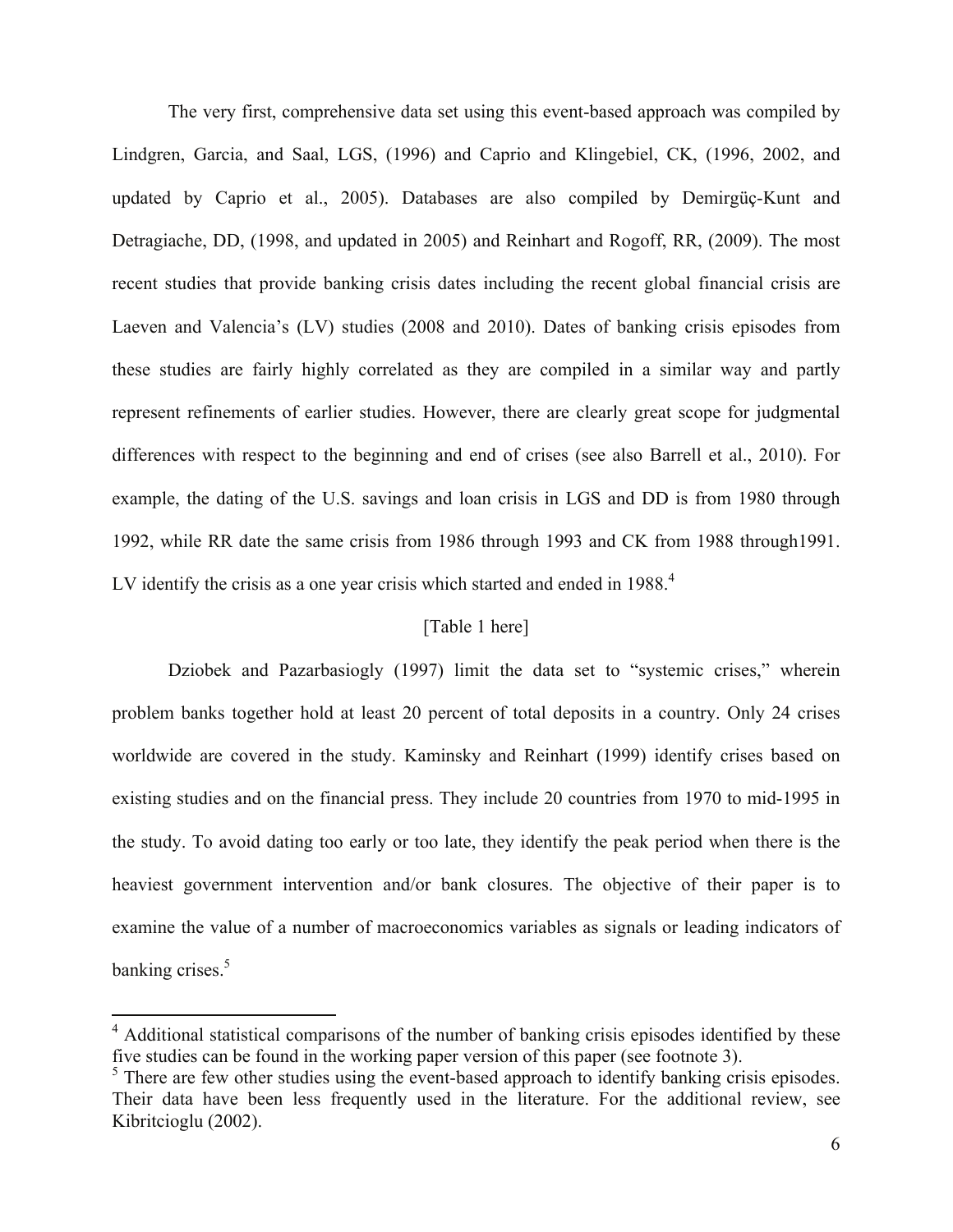Existing empirical studies on banking crises employ the banking crisis indicator from the sources mentioned in Table 1 by assigning a 0/1 dummy for non-crisis and crisis periods. There are studies pointing out limitations and disadvantages of such data sets. Boyd et al., (2009), for example, argue that this crisis dating scheme in fact reflects government responses to perceived crises rather than the onset or duration of adverse shocks to the banking industry. Serwa (2010) points out that these data sets fail to measure the extent of a crisis. Governments also have great scope to employ, for example, forbearance to prevent a crisis from erupting.

2.2 Indicators of banking sector fragility and distress of individual banks

A second group of studies in the banking crisis literature uses a continuous scale for banking crisis based on variables from banks' balance sheet and market data. The variables commonly used are NPLs, provision for loan losses, and equity capital in the banking systems. These variables are more suitable as proxies for risk-taking or fragility in a banking system or an individual bank since there are no clear trigger points for these variables to indicate a crisis that is associated with a sudden increase in fiscal and more general economic costs. $<sup>6</sup>$ </sup>

 There are a number of proxies for "financial stability", indices for "financial soundness" and "financial stress" based on various components of balance sheet and market data for the banking sector. For example, Corsetti et al., (2001) use NPL as an indicator of financial instability, but only if there is a presence of a "lending boom." Das et al., (2004) construct an index of financial system soundness from the average of the capital ratio and the (inverted) ratio of NPL to assets. This index is weighted by the credit-to-GDP ratio in order to capture the extent of financial intermediation in a country.

<sup>&</sup>lt;sup>6</sup> There are also more theory based proxies for risk-taking on the bank level intended to measure "distance to default." The Z-score based on accounting data used in Boyd and Graham (1986) or market data used in Hovakimian et al., (2000) incorporates the capital asset ratio, the return on assets and the standard deviation of this return.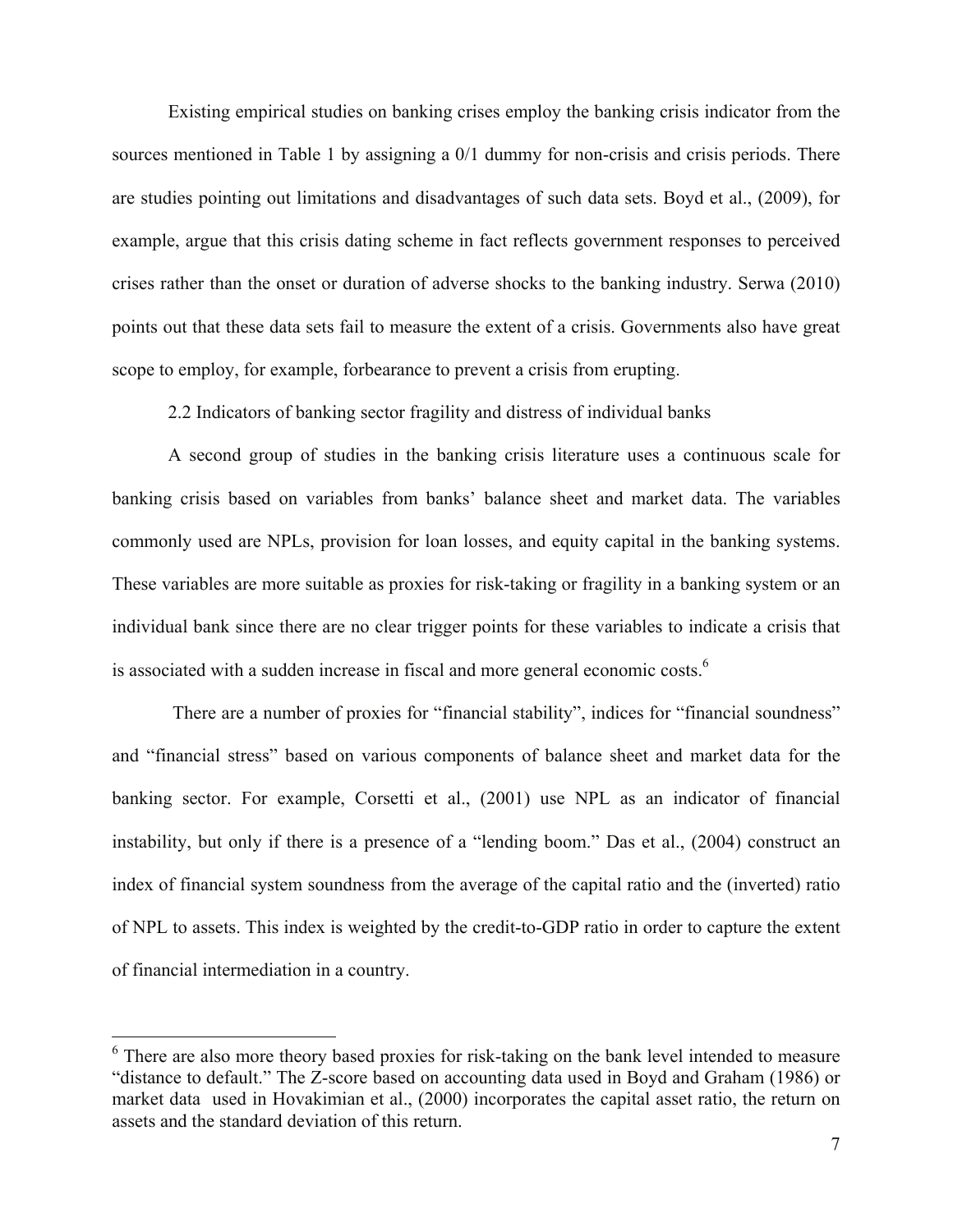Kibritcioglu (2002) constructs a "financial fragility index" using proxies for liquidity risk (bank deposits), credit risk (bank credits to the domestic private sector) and exchange rate risk (foreign liabilities to banks). Illing and Liu (2006) and Hakkio and Keeton (2009) create an "index of financial stress" using the market data such as the bond spreads for various bond types. An extreme value of the index is used to identify periods of financial crises. The IMF performs country studies on the health of the banking system under the Financial Sector Assessment Program (FSAP) instituted by the IMF and World Bank (see IMF, 2003). Indicators of the health of the banking system in each country are presented in these occasional studies. Indicators included in the financial stress index are falling asset prices, exchange rate depreciation and/or losses of official foreign reserves, insolvency of market participants, defaults of debtors, rising interest rates, and increasing volatility of financial market returns. These indicators of financial stress are used as leading indicators of weaknesses and disruptions of the financial system.

Some of the indicators of financial fragility and stress discussed above build on balance sheet and market data for individual banks. Thus, proxies for and indicators of bank specific crises or distress can be constructed from variables like NPL and capital to asset ratios. The zscore as a measure of "distance to default" (see footnote 6) belongs to the bank-specific category. Market prices on securities issued by individual banks can also be used to extract implicit probabilities of default. Angkinand et al., (forthcoming) review the timeliness of equity prices, subordinated debt yields and credit default spreads as indicators of distress of individual banks.

 Interest in measures of the contribution of individual bank risk to the likelihood of a systemic crisis has increased as a result of the recent financial crisis. Fear of contagion from banks that are "too big to fail" has led to attempts to identify "systematically important financial institutions" (SIFIs) and their contribution to the likelihood of a crisis.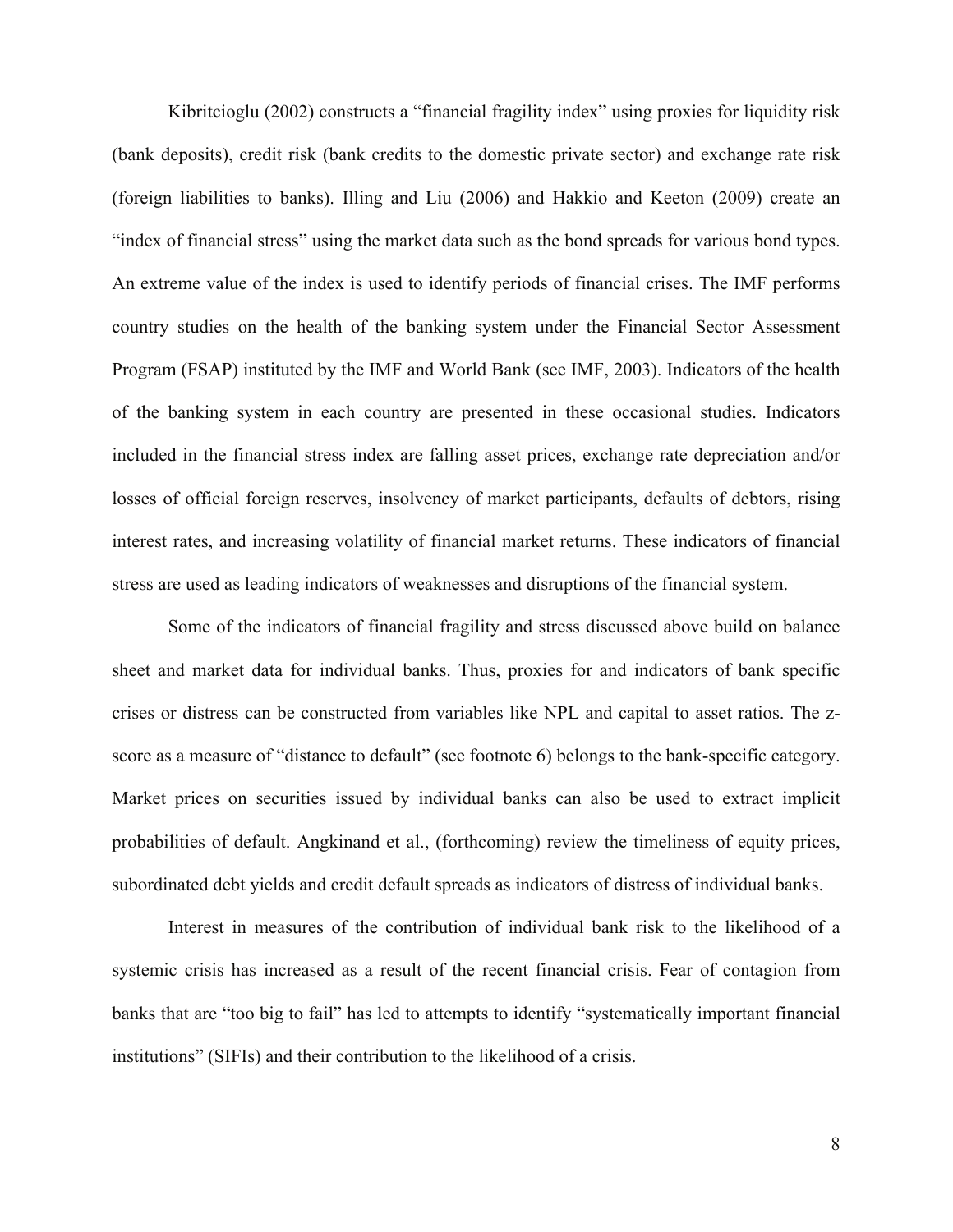There is no clear consensus on how a bank's contribution to the systemic risk should be measured. Drehmann and Tarashev (2011) use variables such as bank size and interbank lending and borrowing as measures of a bank's systemic importance. A group of researchers at New York University have developed an early warning measure geared towards providing a signal for the contribution of individual banks to systemic risk. This measure, the Marginal Expected Shortfall (MES), is an equity market-based signal and it depends on the volatility of a bank's equity price, the correlation with the market return, and the co-movement of the tails of the distributions. Thus, it is designed to capture special characteristics of the tails of distributions associated with systemic shocks. The MES is described in Brownlee and Engle (2010).7

#### **3. Measures of Credit Growth**

1

The role of private credit growth has been a source of disagreement within the banking crisis literature. There are theoretical as well as empirical grounds for the diverging views on credit booms. Proponents of the predominant view point to the boom-bust credit cycle explanation, along with distorted incentives to allocate credit away from market-determined criteria during periods of credit expansion. The story is straightforward: over-optimism about future earnings (i.e. the boom) boosts asset valuations and the net worth of the firms, "artificially" inflating their ability to borrow, $8$  but when profit expectations are unmet (i.e. the bust), the process is reversed, and banks face serious balance sheet problems. Others (see e.g. Gourinchas et al., 2001), however, view expansion of credit as a normal phase of financial development. Far from being a transitory development, Gourinchas et al. argue that credit booms can be symptomatic of improvements in investing opportunities.

<sup>&</sup>lt;sup>7</sup> Available at: http://vlab.stern.nyu.edu/analysis/RISK.USFIN-MR.MES.

Available at:  $\frac{http://vlab.stern.nyu.edu/analysis/RISK.USFIN-MR.MES}{http://vlab.stern.nyu.edu/analysis/RISK.USFIN-MR.MES}.$ model.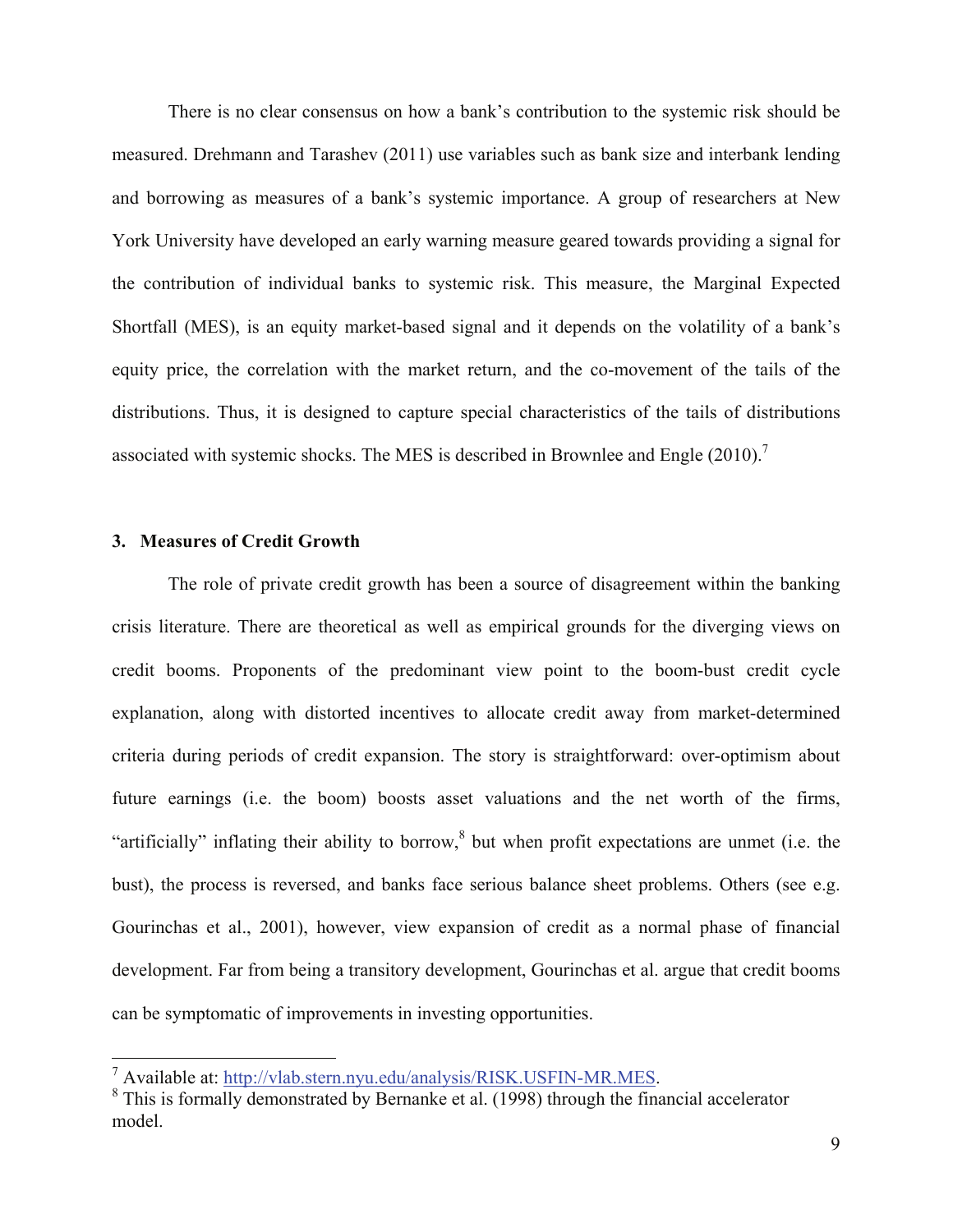The relationship between rapid credit growth and banking crises remains controversial although most of the studies listed in Table 2 reveal a link between credit growth and subsequent crises. One reason is that results vary in multivariate regressions when other, possibly correlated variables, are included. For example, the significance of credit growth in the empirical model of Joyce (2010) did not hold when a proxy for financial liberalization was included. This observation is consistent with Mendoza and Terrones (2008). They show that credit booms were preceded by financial liberalization in 20 percent of cases. Amri et al. (2011) find that the interaction between credit growth and financial liberalization is significant in predicting banking crisis probability but credit growth alone is not.

The main variable used in these studies to construct a credit boom indicator is the ratio of bank credit to the private sector relative to GDP<sup>9</sup> but there are variations in how to operationalize the "credit boom" variable. One way is to employ a continuous measure of private credit growth, another to define a dichotomous measure of credit boom episodes. Within the latter group, credit boom is coded as 1 when there occurs "usually large" credit growth. However, there has been much debate about what is "unusually large" vis-à-vis "normal" credit growth – whether it can be captured by the deviation in the growth of credit from its trend, above a certain "normal" threshold, or the pace of credit growth, as compared with the growth of GDP itself. the deviation from GDP growth<sup>10</sup> – as well as the appropriate statistical filters to employ.

The continuous measure of credit growth has been used in most multivariate logit/probit banking crisis models with the purpose of estimating the marginal effect of private credit growth

<sup>&</sup>lt;sup>9</sup> Studies generally obtain the data for domestic bank credit to the private sector from two sources: 1) World Development Indicators and 2) International Financial Statistics (line 22d and 42d). In some studies such as Mendoza and Terrones (2008), this variable is transformed into "real credit per capita," by adjusting to consumer price inflation and the total population, while some others (see Table 2) employ "net domestic credit" which includes bank credit to both the government and the public sector.

<sup>&</sup>lt;sup>10</sup> This measurement issue is similarly experienced in defining "sudden stops" as discussed in Sula et al., also in this special issue.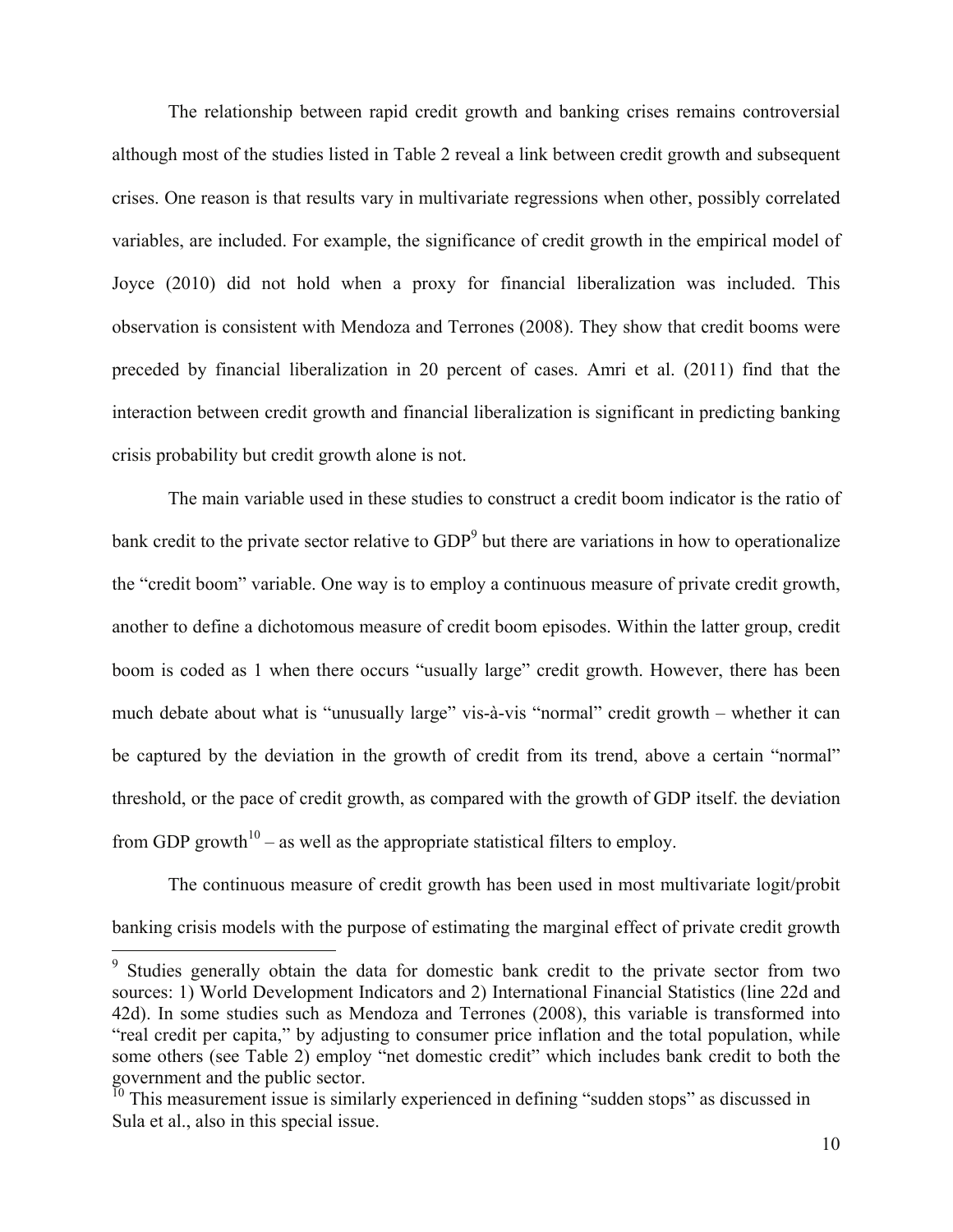on the probability of a banking crisis. The dichotomous measure has been used in frequency analysis and event studies relating episodes of credit booms and banking crises (Mendoza and Terrones 2008). Gourinchas et al., (2001) compare probabilities of banking crises before and after credit boom episodes.

[Table 2 here]

#### **4. Data Sets for Financial Liberalization**

 $\overline{a}$ 

Many countries relaxed internal and external restrictions on their financial sectors during the 1980s and the 1990s. Many argue that financial liberalization lowers the cost of capital and encourages banks to engage in more risky projects. It has also been argued that increased competition can make banks become more vulnerable.

Most early studies of the impact of financial liberalization on banking crises focused on the elimination of interest rate controls (e.g. Demirgüç-Kunt and Detragiache, 2001 and Weller, 2001). A 0/1 dummy was used to distinguish between periods before and after liberalization. The literature has later expanded along with databases including liberalization of controls on credit allocation, external capital flows, equity markets and entry. Eichengreen and Arteta (2002), Noy (2004), Ranciere et al., (2006) emphasized the difference between the effects of domestic and external liberalization including relaxation of current and capital account restrictions.<sup>11</sup>

The disadvantage of a dummy variable for liberalization is that it does not capture the extent or speed of liberalization. Continuous measures of degrees of financial liberalization require assumptions about the impact of liberalization on a variable affected by liberalization.

 $11$  Measures of external liberalization, i.e. the degree of capital controls, are discussed in the paper in this special issue on "International Aspects of Currency Policies" and Potchamanawong et al., (2008).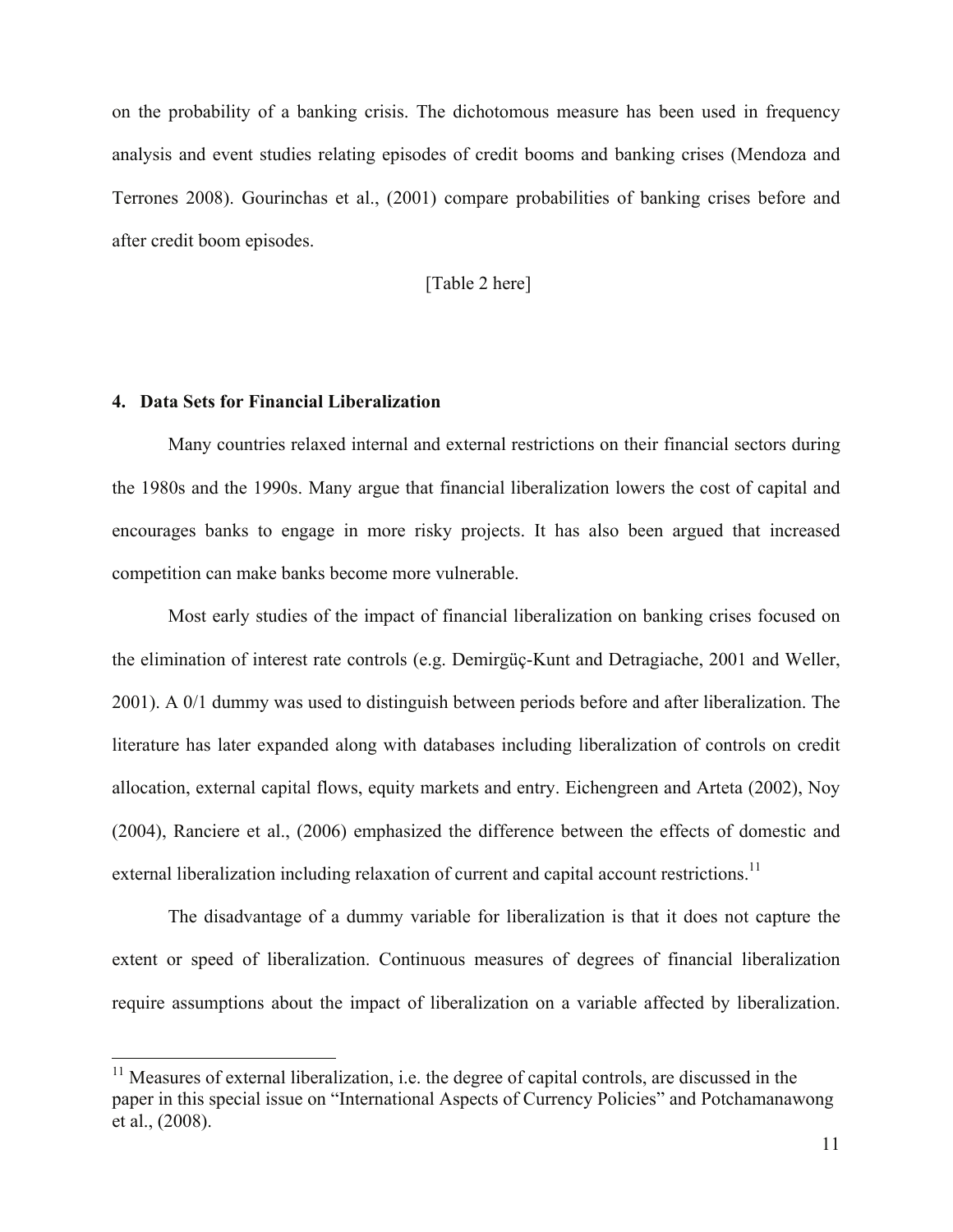For example, Eichengreen and Arteta (2002) use the ratio of capital flows to GDP as a proxy for the degree of external liberalization. Bekaert et al., (2005) use market capitalization to capture the intensity of equity market liberalization. These continuous measures are obviously affected by a number of factors besides liberalization.

With an increased interest on the study of financial liberalization, scholars have developed the dichotomous measures of financial liberalization from simple dummies to incorporate intensity of liberalization. Two recent available databases are constructed by Kaminsky and Schmukler (2008) and Abiad et al., (2008). The former includes three-level financial liberalization indices for capital account controls, interest rate controls, and equity market restrictions in 28 countries from 1973 through 1999.

The *Financial Reforms Database* in Abiad et al. (2008) categorizes financial reforms into seven dimensions each year from 1973-2005.<sup>12</sup> Six of them refer to liberalization in the form of elimination of credit allocation controls, interest rate controls, capital account controls, equity market controls, entry barriers and privatization while the seventh dimension captures strength of bank capital regulation and supervision (CRS). The intensity of each reform category is captured on a four-point scale from fully repressed to fully liberalized for the six dimensions of liberalization. The CRS-dimension will be discussed in the next section. The data are available for 98 countries.

The more comprehensive databases have allowed analyses of effects of different types of liberalization. However, as pointed out by Abiad and Mody (2005) and Angkinand et al., (2010), all dimensions of financial liberalization are highly correlated since one type of liberalization is often accompanied or followed by other types of liberalization. Therefore, identification of effects of specific types of liberalization can be uncertain. Abiad and Mody  $\overline{a}$ 

 $12$  The data are availalbe to the public at http://www.imf.org/external/pubs/cat/longres.aspx?sk=22485.0 (accessed 31 July 2011).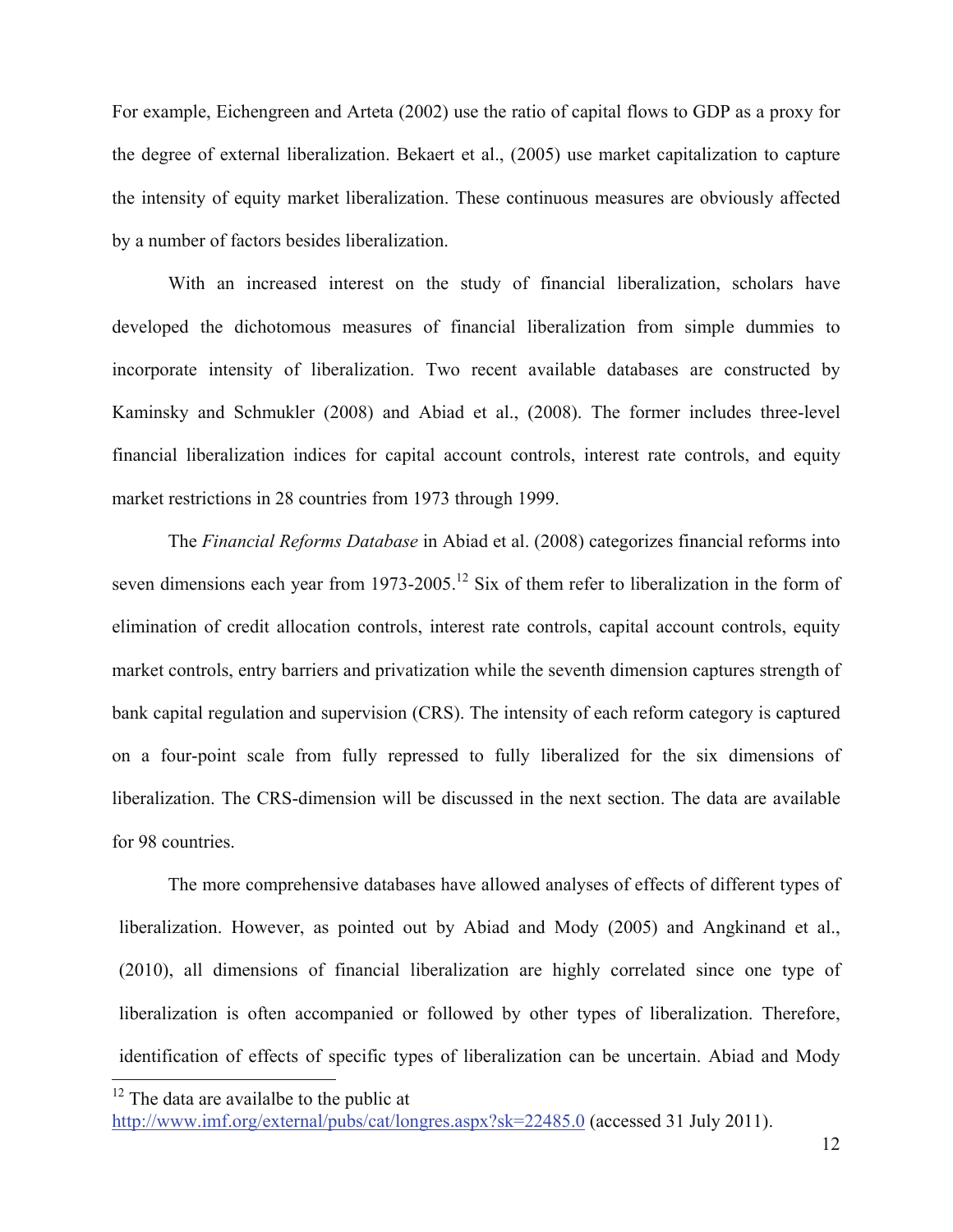(2005) use only an aggregate index based on all available categories of financial reforms in their empirical study. Angkinand et al., (2010) use an aggregate index as well as three types of liberalization which are grouped based on six financial liberalization variables. They find that the most important type of liberalizations in associating with an increased likelihood of a banking crisis is the relaxation of restrictions on banks' actions and behavior (i.e. relaxation of interest and credit controls), but this relationship can be clearly distinguished from the effects of other types of liberalization only when it is conditioned on the strength of capital regulation and supervision (CRS) in the domestic banking system.

Finally we note that recent studies by Angkinand et al., (2010) and Shehzad and de Haan (2011) do not confirm the conventional wisdom that financial liberalization always increases the likelihood of banking crises. The former study finds that the likelihood of crises is at a maximum with partial liberalization while the latter finds that after some reform additional reforms lead to more stable financial systems. In the next section we will see how these results from these two studies are modified by interaction between liberalization and CRS.

#### **5. Data sets for Bank Regulation and Supervision**

Several studies investigate the effects of bank regulation and supervision on banking crises. These effects can be direct or captured by interaction between regulation or supervision and other variables like deposit insurance coverage or financial liberalization.

The variables directly measuring bank regulation and supervision are available only from few data sources. There are related proxies for the quality of countries legal systems and bureaucracy. These proxies have greater coverage of countries and periods and they are likely to be highly correlated with effectiveness of regulation and supervision of banking systems. The databases commonly used in the literature are the following: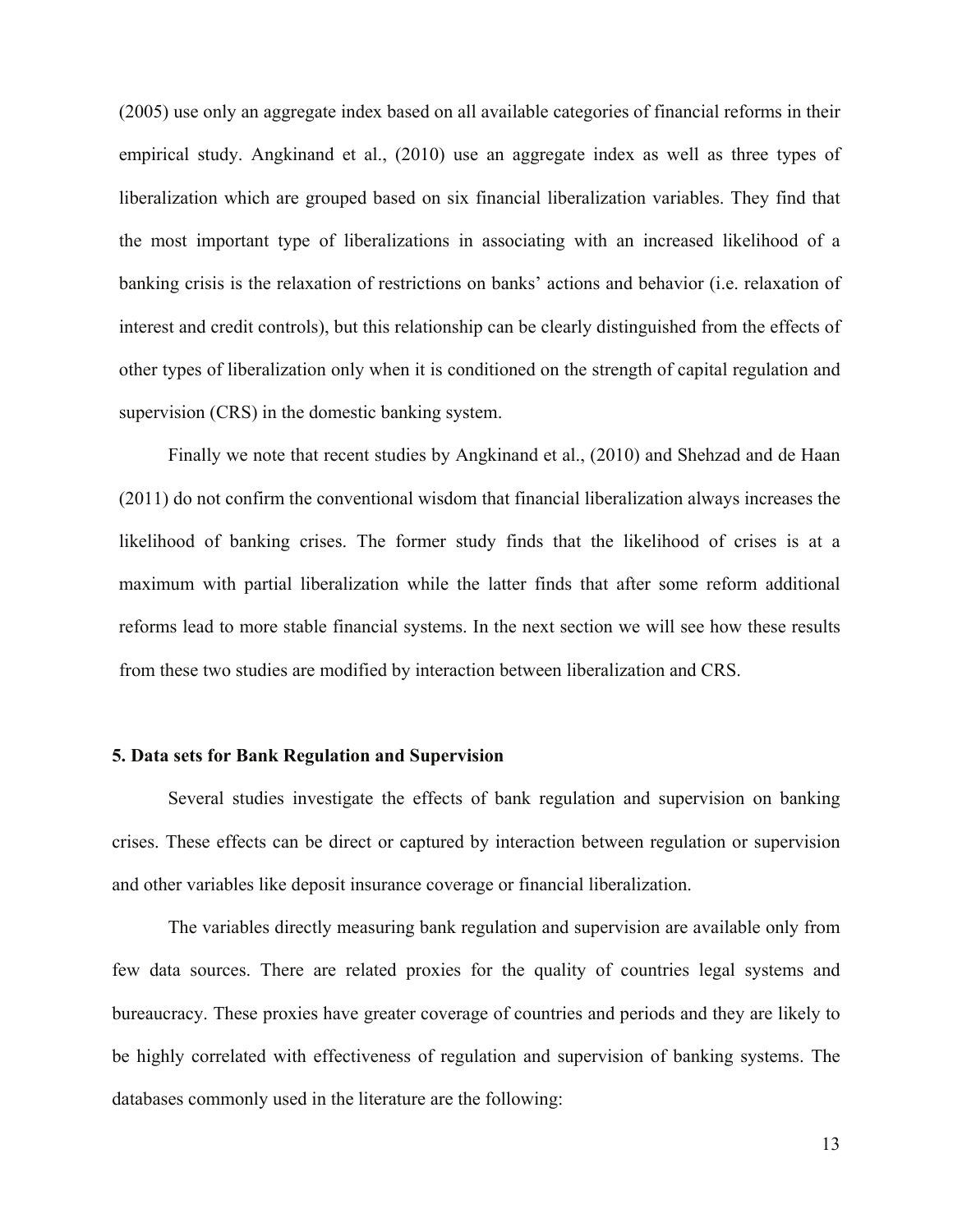- i. *The World Bank's Regulation and Supervision of Banks around the World: a New Database*, compiled by Barth, Caprio, Levine (2006) (*the World Bank survey*)
- ii. *Financial Reforms database* from Abiad, Detragiache and Tressel (2008), International Monetary Fund (the variable called Enhancement of capital regulations and prudential supervision of the banking sector)
- iii. *International Country Risk Guide, ICRG* (the variables include law and order, corruption, bureaucratic quality)<sup>13</sup>

The first database is the most commonly used as it is available for more than 140 countries, but the data availability is currently limited to three survey years; 1999, 2003 and 2005. One advantage of the *World Bank survey* database is that it comprises of a large number of survey questions on how bank are regulated and supervised. Different aspects of regulation and supervision can be studied. The database includes questions on restrictions on bank activities, formal supervisory powers, ownership, organization, accounting and disclosure. The different dimensions can be objectively defined. Studies using this database generally create a composite index from a certain number of related survey questions to capture the extent of banking regulation to serve the purpose of their studies.

The *Financial Reforms Database* provides data for the six types of financial liberalization discussed above as well as for "Enhancement of capital regulations and prudential supervision of the banking sector" (CRS). The scale of this variable goes from 0-3 where  $0 =$  unregulated and unsupervised and  $3 =$  strongly regulated and supervised. This data set is available annually from 1973-2005 for 91 countries. However, this database provides more limited aspects of banking regulation and supervision than the first database. It has only one dimension and is based on

<sup>13</sup> 13 The *World Bank survey* data are available to the public at: http://go.worldbank.org/SNUSW978P0. The data from *ICRG*, available at http://www.prsgroup.com/ICRG.aspx, require subscriptions. See also footnote 12.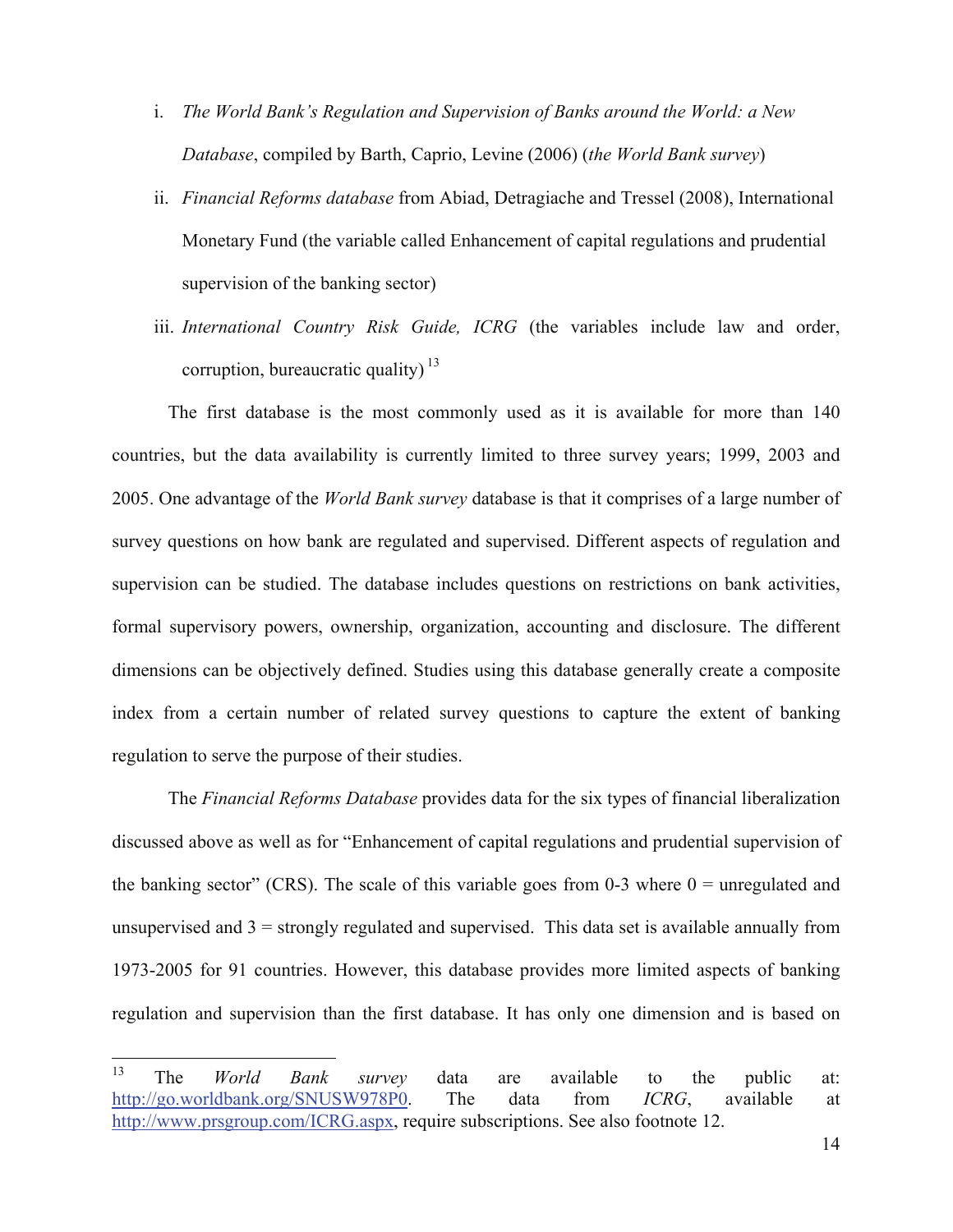assessment of available information from different countries. Thus, it has a judgmental component.<sup>14</sup>

We compare the data for CRS variables from the two mentioned sources by country group in Table 3. The data refers to 2005, the latest *World Bank survey* year. We construct an index from the three *World Bank survey* questions that are comparable to the components of CRS in the *Financial Reforms database*.

Table 3 shows that on average the *Financial Reforms database* assigns a higher value of CRS to developed countries, a lower value for emerging market economies, and the lowest value for other less-developed countries. The *World Bank survey*, on the other hand, ranks the group of other less-developed countries above emerging markets in terms of having better bank regulation and supervision. The correlation between the two variables is as low as 0.4.

#### [Table 3 here]

Turning to the proxies for legal system and institutional quality, the most widely used variables in the banking crisis literature include Law and Order, Corruption, Bureaucratic Quality from *the International Country Risk Guide* (ICRG). The data are available for more than 150 countries and from 1984, and have been continuously updated. Other variables and sources, which have been less frequently used, in part due to the limited number of country and/or period coverage, are the *Fraser Institute's Economic Freedom index*, the *Heritage Foundation's Index of Economic Freedom*, the *Worldwide Governance Indicators* by Kaufmann, Kraay, Mastruzzi (2009). The real GDP per capita is also used in some studies as proxy the general quality of domestic institutions. All these proxies reflect only general aspects of quality of institutions, and they may not directly measure bank regulation and supervision in the specific way researchers

 $14$  For other sources of bank regulation data sets, Neyapti and Dincer (2005) develop an index of Legal Quality of Bank Regulation and Supervision. They identify a total of 98 criteria related to the quality of banking regulation and code them using information retrieved from actual banking laws. However, we do not find that their data sets have been used in existing studies.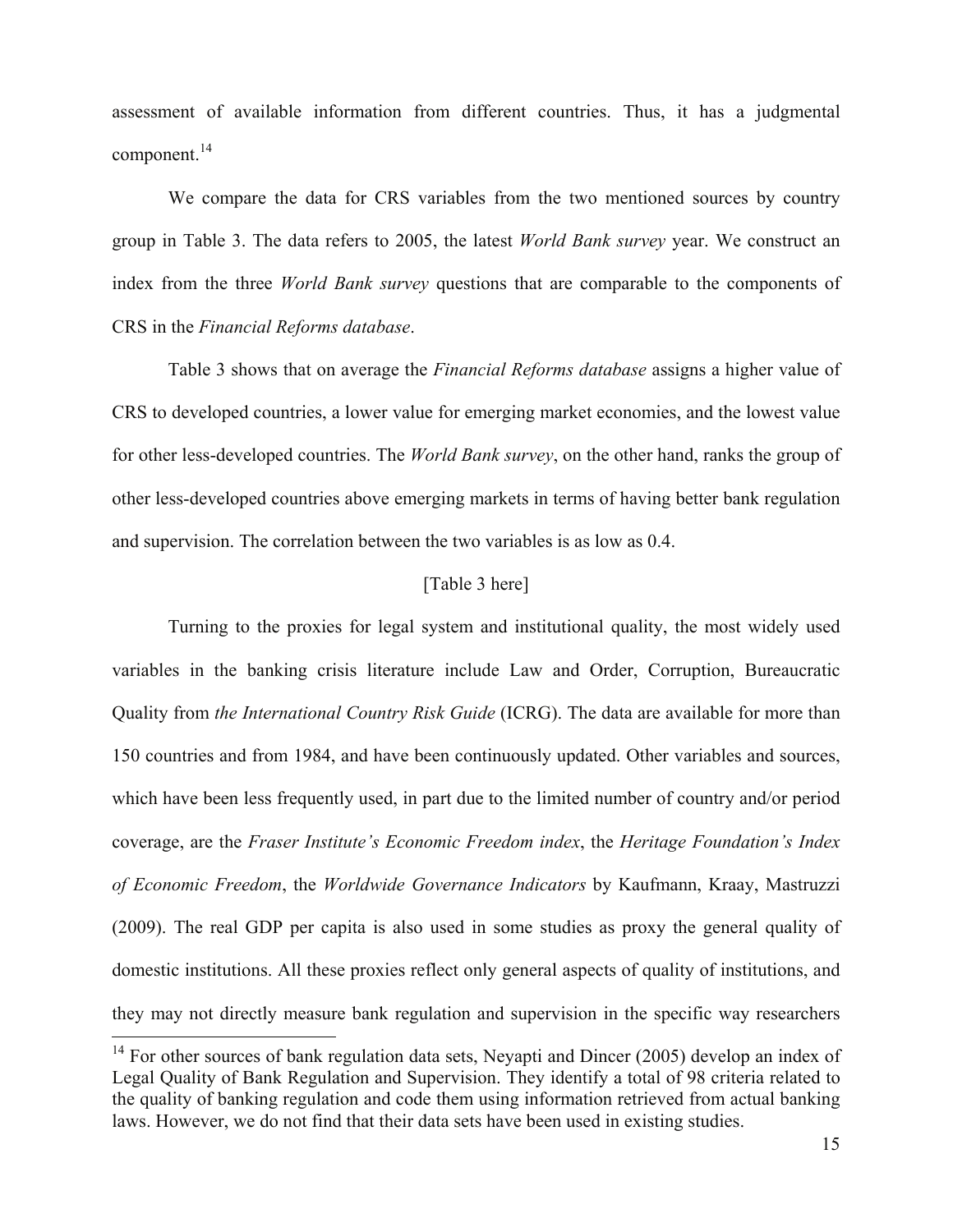desire. However, the advantage of using the proxies from ICRG and GDP per capita is that they allow time series analysis. The general trend of institutional quality over time is positive although there are periods of reversals in some countries. The trend for CRS in the *Financial Reform database* is positive as well.

Given the relatively low correlation in cross-section between the two data sets for CRS it is not surprising that researchers come to different conclusions regarding the relationship between banking crisis and strength of regulation and supervision. For example, Barth et al., (2006) find that the probability of banking crises is reduced in countries with a high quality of law and order but not in countries with relatively strong CRS as measured by the *World Bank survey*. However, Angkinand et al., (2010) find that CRS from the *Financial Reforms Database* reduces the likelihood of banking crises in a cross-section time-series analysis. Barrell et al., (2010) also conclude that bank regulation and supervision reduce banking crisis probabilities for the sample of 14 OECD countries from 1980-2007. Their conclusion is based on continuous variables for the capital adequacy and liquidity ratios in banking systems. They do not observe significant effects for OECD countries of other proxies from Kaufmann, Kraay, Mastruzzi (governance variable), the Heritage Foundation (banking- and economic freedom index), and the World Bank survey database (selected banking regulatory variables). Klomp (2010) does not find any evidence that a credit market regulations index from *the Fraser Institute* has a significant impact on the stability of the banking sector.

Turning finally to the interaction between strength of regulation and supervision, and financial liberalization Shehzad and De Haan (2009) find that a positive impact on financial stability is conditional on adequate supervision. Similarly, Angkinand et al., (2010) find that the decline in likelihood of banking crisis associated with increased liberalization occurs only in

16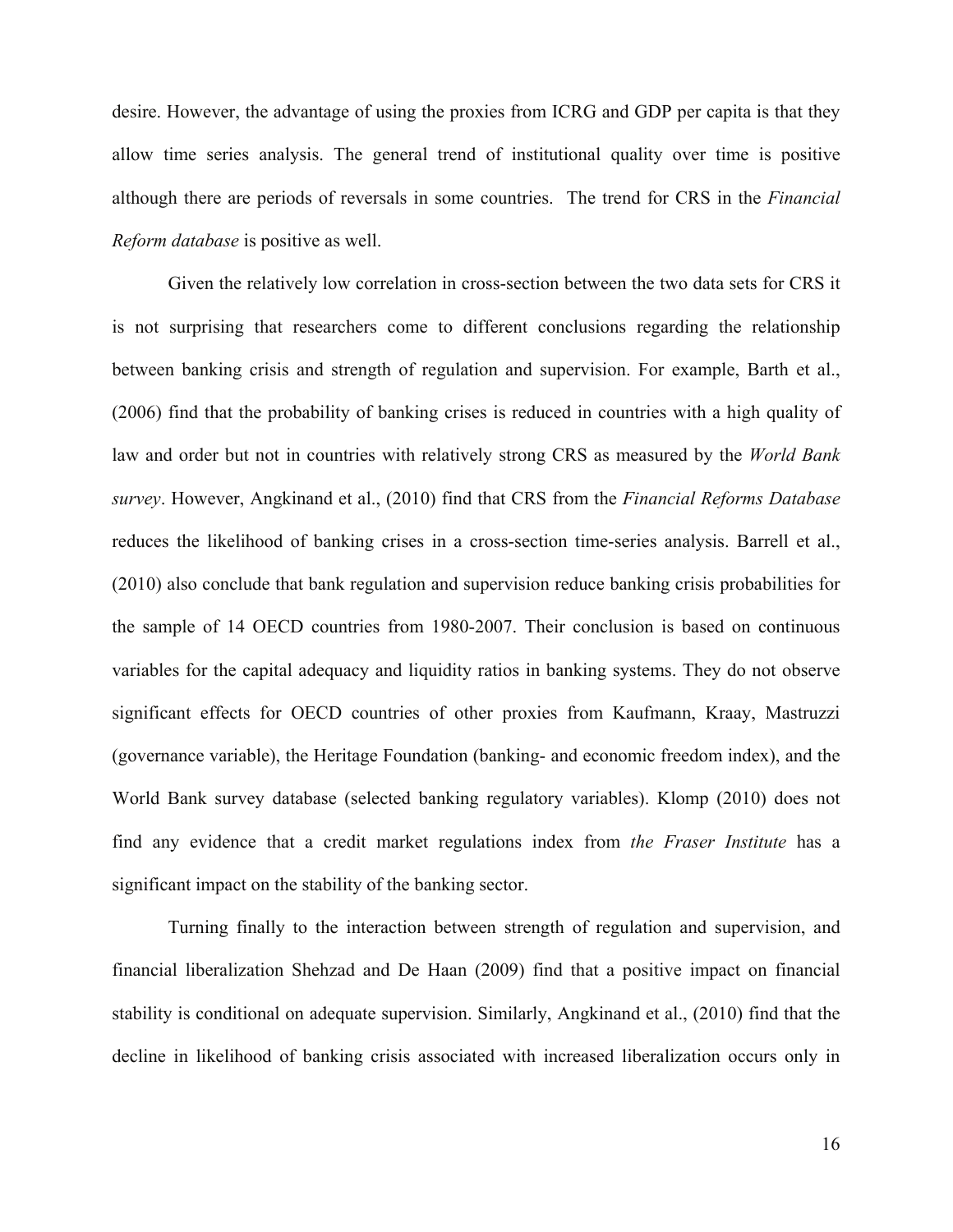countries with strong capital regulation and supervision. In countries with weak regulation and supervision the effect of liberalization is the opposite.

#### **6. Assessment of usefulness of existing proxies and conclusions**

The analytical review and comparisons of various proxies for banking crises, as well as important banking crisis determinants–credit expansion, financial liberalization, and bank regulation and supervision–show that differences between proxies explain some contradictory results in the literature, as well as differences in sensitivity of the likelihood of banking crises to changes in explanatory factors. Understanding of the construction of different proxies can help the researcher choose the relevant proxy for the research objective in cross-country and timeseries analyses. Thus, the usefulness of a particular proxy depends on the research objective. We emphasize the following observations with respect to different variables:

• *Banking crises*: Data for crisis dates, which are available in few studies, are compiled in a similar way and sometimes draw upon one another. Banking crisis episodes from the available data sources are highly correlated but there are differences as a result of differences in judgment about what defines a crisis. The researcher concerned primarily with very costly systemic crisis should choose the most restrictive crisis proxy. Differences in beginning and end dates of crises matter less as long as one crisis is considered one observation whether it lasts one or three years. It is obviously necessary to consider country and time coverage; statistical significance may have to be traded off against appropriateness of proxy.

 A fruitful area of research is the analysis of the relation between market-based measures of probability of distress and other proxies for distress of individual banks as well as for systemic crises.

17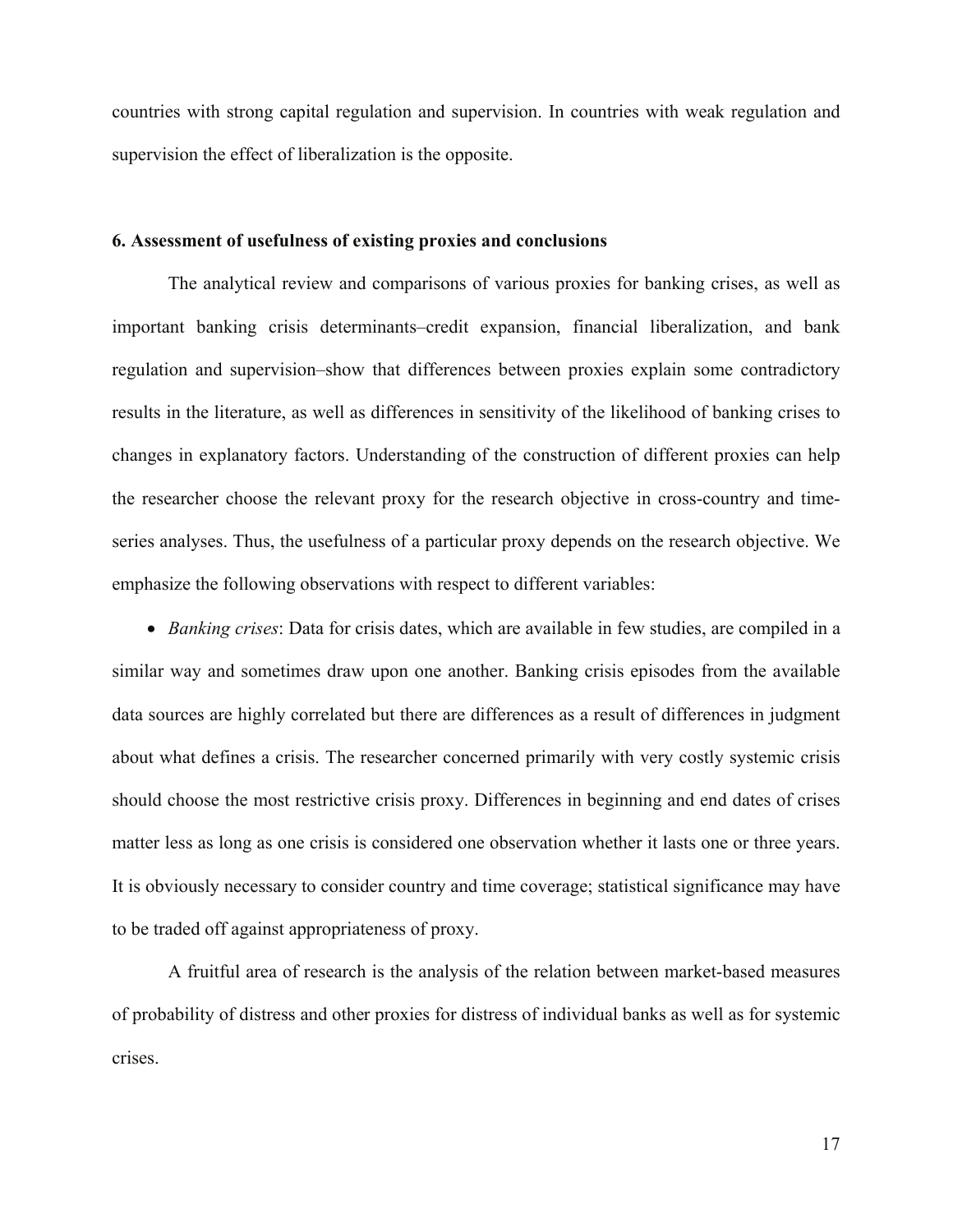• *Credit expansion*: A continuous measure captures simply the growth of private bank credit while dichotomous measures place emphasis on identification of lending boom episodes. The former measure seems most appropriate for studies using continuous proxies for probability of crisis rather than 0/1 crisis dummies, and for tests of theoretical hypotheses with respect to determinants and effects of credit growth. The dichotomous measures are associated with much debate about the identification of "excess" credit growth relative to the growth endogenously associated with the economy's performance. There is scope for theoretical as well as empirical research on this issue.

• *Financial liberalization*: Attempts to measure financial liberalization have progressed from simple dichotomous measures to indices capturing a number of dimensions and degree of liberalization over time. Although the recently constructed comprehensive data sets, e.g. the IMF *Financial Reforms database* in Abiad et al., (2008) allow researchers to study the effects of different types of liberalization, the different types are highly correlated since most countries have moved towards greater liberalization. Moving away from simple dichotomous measures has led to results contradicting the conventional wisdom that liberalization contributes to the likelihood of banking crises. One remaining challenge is to be able to identify effects of different types of liberalization in order to produce meaningful policy implications with respect to effects of financial liberalization policies.

• *Bank regulation and supervision*: there are tradeoffs in the choice between available proxies for strength of regulation and supervision. The data from the *World Bank survey* of bank regulation and supervision by Barth et al., (2006) consist of objective measures of many dimensions of regulation and supervision. Thus, they seem to be appropriate for studies of effects of specific reforms. The *Financial Reform Database* covers fewer dimensions but include informal judgment about effectiveness of regulation and supervision. Another trade-off exists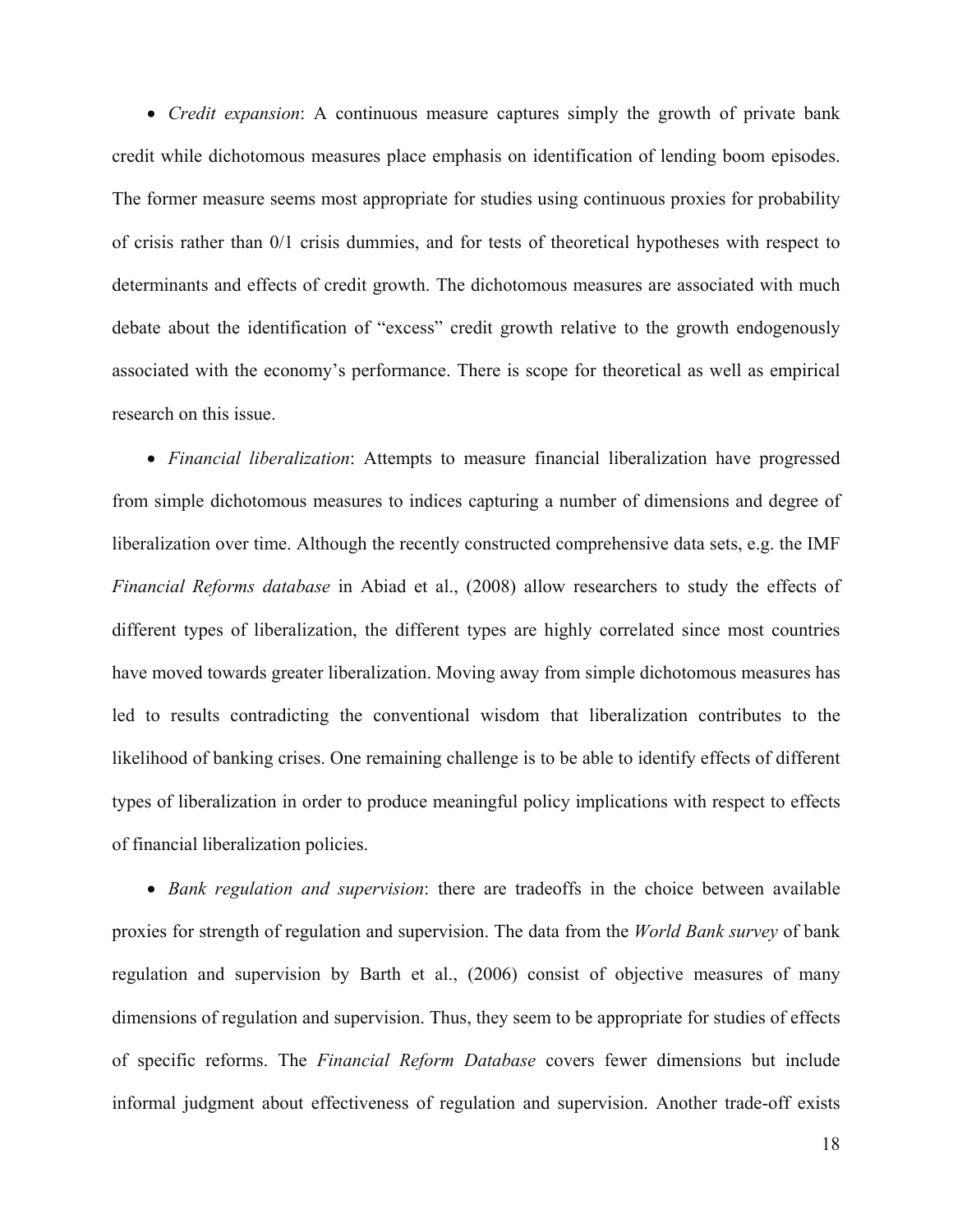because the *World Bank Survey* data exist only for three years so far. The literature commonly assumes that bank regulations rarely change over time, but the proxies for bank regulation and institutional quality from other data sources show otherwise.

 Finally we note that results with respect to the effects of financial liberalization and strength of regulation and supervision on banking crises are strongly affected by interaction between these variables. We suspect that banking crises are influenced by interaction between these variables and credit growth as well.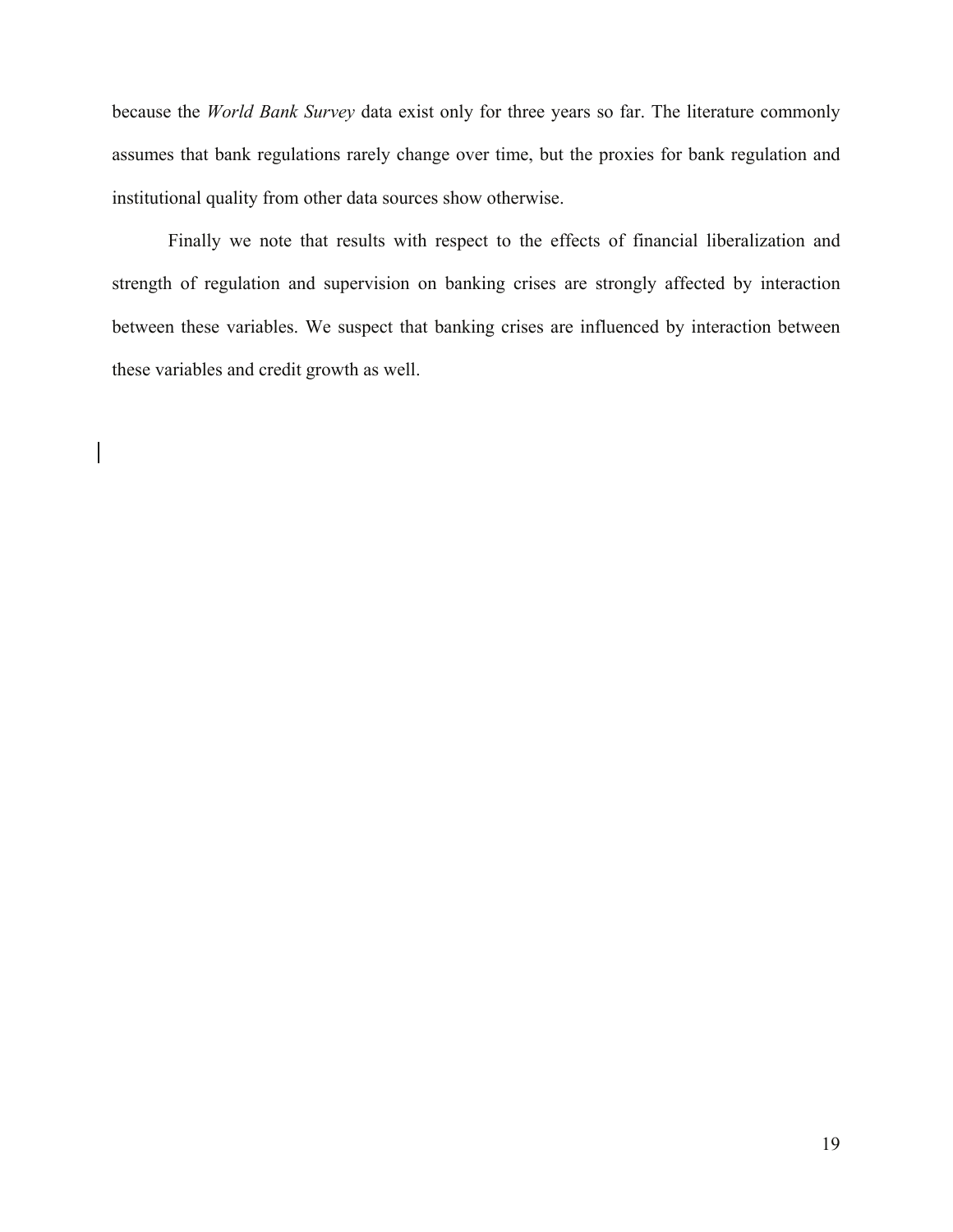#### **References**

- Abiad, A. and Mody, A. (2005), "Financial reform: What shakes it? What shapes it?", *American Economic Review*, Vol. 95 No. 1, pp. 66-88.
- Abiad, A., Detragiache, E. and Tressel, T. (2008), "A new database of financial reforms", IMF Working Paper No. 266, International Monetary Fund, Washington D.C.
- Amri, P., Angkinand, A. and Wihlborg, C. (2011), "Are certain causes of credit growth less harmful than others? Evidence from banking crises", paper presented at the 86<sup>th</sup> Western Economic Association International (WEAI) Annual Conference, June 29 - July 2, San Diego, CA.
- Amri, P. and Kocher, B. (forthcoming), "The political economy of financial sector supervision and banking crises: A cross-country analysis", *European Law Journal.*
- Angkinand, A., Sawangngoenyuang, W. and Wihlborg, C. (2010), "Financial liberalization and banking crises: A cross-country analysis", *International Review of Finance*, Vol. 10 No. 2, pp. 263-292.
- Angkinand, A., Wihlborg, C. and Willett, T.D. (forthcoming), "Market discipline for financial institutions and markets for information" in Barth, J., Chen, L. and Wihlborg, C. (Eds), *Handbook on Research in Banking and Governance*, Edward Elgar.
- Angkinand, A. and Willett, T.D. (2011), "Exchange rate regimes and banking crises: Indirect channels investigated", *International Journal of Economics and Finance*, Vol. 16 No. 3, pp. 256-274.
- Barrell, R., Davis, E.P., Karim, D. and Liadze, I. (2010), "Bank regulation, property prices and early warning systems for banking crises in OECD countries", *Journal of Banking & Finance*, Vol. 34 No. 9, pp. 2255-2264.

## *Barth, J. R., Caprio Jr., G. and Levine, R. (2006),* **Rethinking Bank Regulation; Till Angels Govern***, Cambridge University Press, New York, NY.*

- Bekaert, G., Harvey, C. and Lundblad, C. (2005), "Growth volatility and financial liberalization", *Journal of International Money and Finance*, Vol. 25 No. 3, pp. 370-403.
- Bernanke, B., Gertler, M., and Gilchrist, S., (1998), "The financial accelerator in a quantitative business cycle framework," *NBER Working Paper No. 6455*, National Bureau of Economic Research, Cambridge, MA.
- Boyd, J., De Nicolò, G. and Loukoianova, E. (2009), "Banking crises and crisis dating: theory and evidence", IMF Working Paper No. 141, International Monetary Fund, Washington D.C.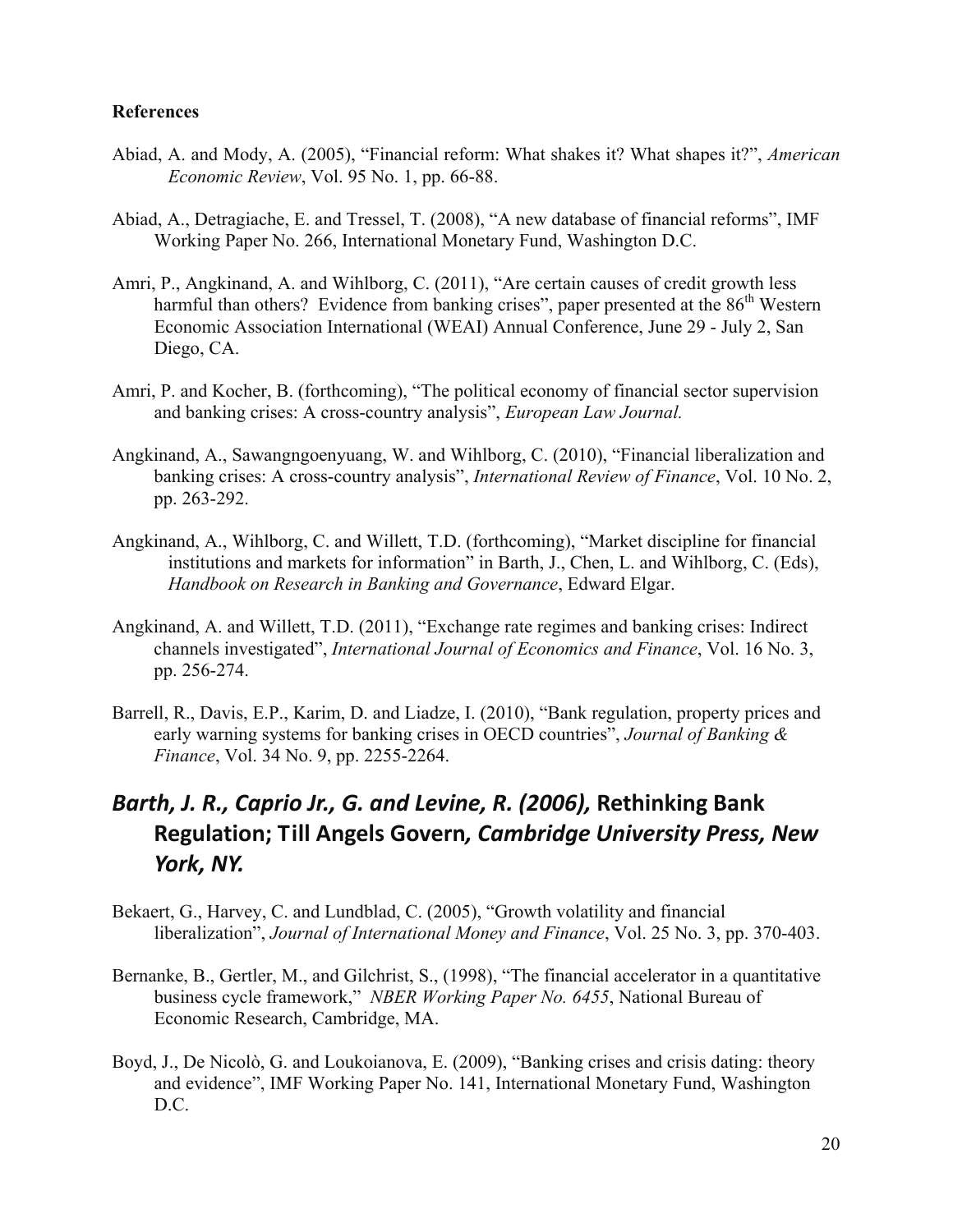- Boyd, J. and Graham, S.L. (1986), "Risk, regulation, and bank holding company expansion into nonbanking", *Federal Reserve Bank of Minneapolis Quarterly Review*, Vol.10 No. 2, pp. 2- 17.
- Brownlee, C. T. and R. Engle (2010), "Volatility, correlation and systematic risk measurement", Department of Finance, Stern School of Business, New York University, available at http://vlab.stern.nyu.edu/analysis/RISK.USFIN-MR.MES.
- Caprio, G. and Klingebiel, D. (1996), "Episodes of systemic and borderline financial crises", World Bank, Washington D.C., mimeo.
- Caprio, G. and Klingebiel, D. (2002), "Episodes of systemic and borderline financial crises", in Klingebiel, D. and Laeven, L. (Eds.), *Managing the Real and Fiscal Effects of Banking Crises*, World Bank Discussion Paper No. 428, Washington, D.C., pp. 31-49.
- Caprio, G., Klingebiel, D., Laeven, L., and Noguera, G. (2005), "Banking crisis database", in Honohan, P. and Laeven, L. (Eds), *Systemic Financial Crises: Containment and Resolution*, Cambridge University Press, New York, NY, pp. 307-340.
- Corsetti, G., Pesenti, P. and Roubini, N. (2001), "Fundamental determinants of the Asian crisis: the role of financial fragility and external imbalances", in Ito, T. and Krueger, A.O. (Eds.), *Regional and Global Capital Flows: Macroeconomic Causes and Consequences*, University of Chicago Press, Chicago, IL, pp. 11-46.
- Daniel, B.C. and Jones, J. B. (2007), "Financial liberalization and banking crises in emerging economies," *Journal of International Economics*, Vol. 7 No.1, pp.202-221.
- Das, U.S., Quintyn, M. and Chenard, K. (2004), "Does regulatory governance matter for financial system stability? An empirical analysis", IMF Working Paper No. 89, International Monetary Fund, Washington D.C.
- Davis, E. P. and Karim, D. (2008), "Comparing early warning systems for banking crises", *Journal of Financial Stability*, Vol. 4 No. 2, pp. 89-120.
- Diamond, D.W. and Dybvig, P.H. (1983), "Bank runs, deposit insurance, and liquidity", *Journal of Political Economy*, Vol. 91 No. 3, pp. 401-419.
- Demirgüç-Kunt, A., and Detragiache, E. (1998) "The determinants of banking crises in developing and developed countries", *IMF Staff Papers*, Vol. 45, No. 1, pp. 81-109.
- Demirgüç-Kunt, A., and Detragiache, E. (2001), "Financial liberalization and financial fragility", in Caprio, G. Honohan, P. and Stiglitz, J. E. (Eds), *Financial Liberalization: How Far, How Fast?* Cambridge University Press, New York, NY, pp. 96-124.
- Demirgüç-Kunt, A. and Detragiache, E. (2005), "Cross-country empirical studies of systemic bank distress: A survey", *National Institute Economic Review* Vol. 192 No. 1, pp.68-83.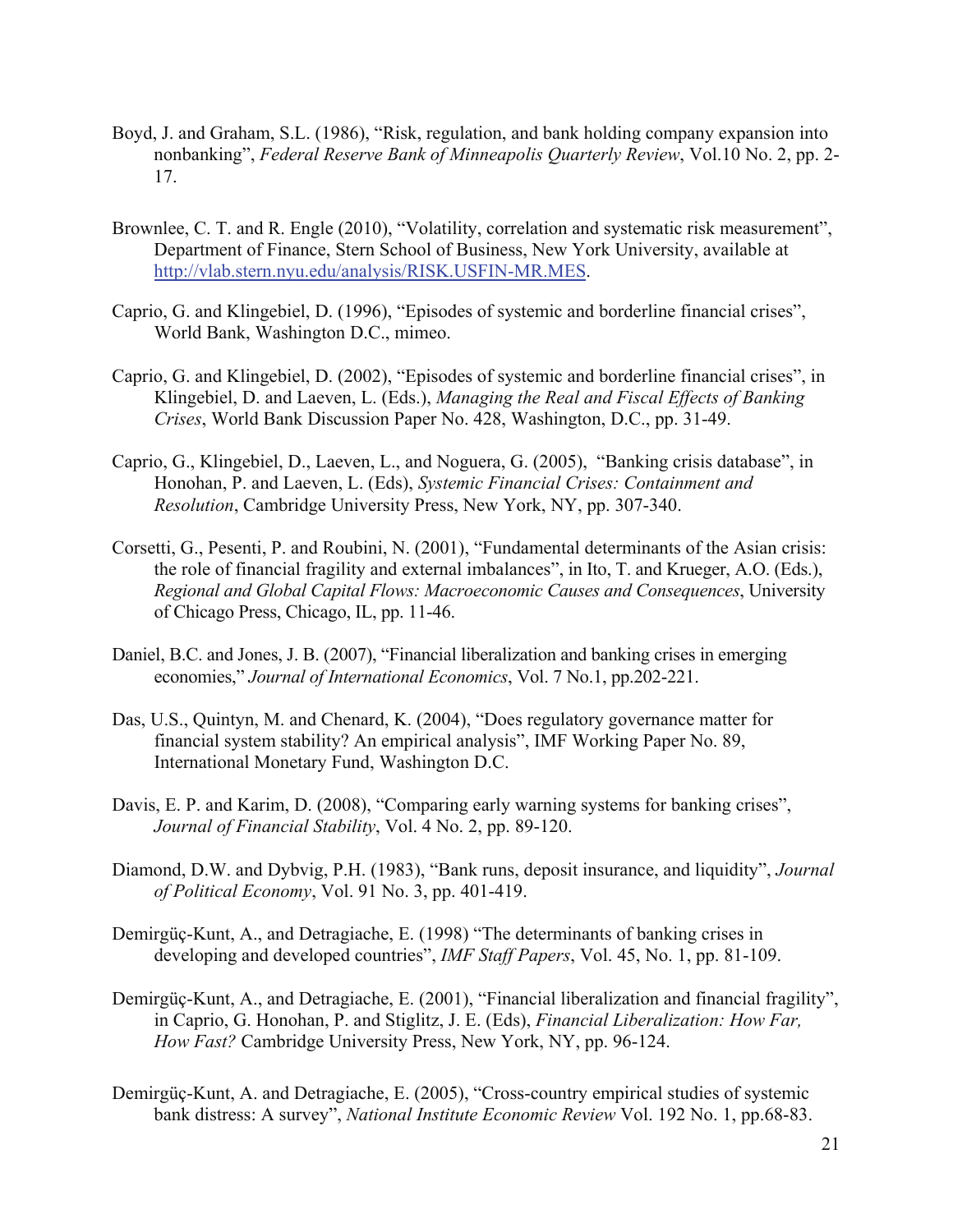- Drehmann, M. and Tarashev, N. (2011), "Systemic importance: Some simple indicators", *BIS Quarterly Review*, Bank of International Settlements, March, pp. 25-37.
- Dziobek, C. and Pazarbasioglu, C. (1997), "Lessons from systemic bank restructuring: A survey of 24 countries", IMF Working Paper No. 161, International Monetary Fund, Washington D.C.
- Eichengreen, B. and Arteta, C. (2002), "Banking crises in emerging markets: Presumptions and evidence" in Blejer, M.I. and Skreb, M. (Eds), *Financial Policies in Emerging Markets*. MIT Press, Cambridge, MA.
- Gourinchas, P.O., Valdes, R. and Landerretche, O. (2001). "Lending booms: Latin America and the world", *Economia*, Spring, pp. 47-99.
- Hakkio, C.S. and Keeton, W.R. (2009), "Financial stress: What is it, how can it be measured and why does it matter?", *Federal Reserve Bank of Kansas City Economic Review*, Vol. 94 No. 2, pp. 5-50.
- Hovakimian, A., Kane, E. and Laeven, L. (2003), "How country and safety-net characteristics affect bank risk shifting", *Journal of Financial Services Research*, Vol. 23 No. 3, pp.177- 204.
- Illing, M. and Liu, Y. (2006), "Measuring financial stress in a developed country: An application to Canada", *Journal of Financial Stability*, Vol. 2 No. 3, pp. 243-265.
- International Monetary Fund (2003), "Financial soundness indicators", International Monetary Fund, available at: http://www.imf.org/external/np/sta/fsi/eng/2003/051403.htm (accessed 31 July 2011).
- Joyce, D. (2010), "Financial globalization and banking crises in emerging markets", *Open Economies Review* DOI 10.1007/s11079-010-9179-8.
- Kaminsky, G. and Schmukler, S. (2008), "Short-run pain, long-run gain: The effects of financial liberalization", *Review of Finance*, Vol.12 No. 2, pp. 253-292.
- Kaminsky, G., and Reinhart, C. (1999), "The twin crises: The causes of banking and balance-ofpayments problems", *American Economic Review*, Vol. 89 No. 3, pp.473-500.
- Kaufmann, D., Kraay, A. and Mastruzzi, M. (2009), "Governance matters VIII: Aggregate and individual governance indicators, 1996-2008", World Bank Policy Research Working Paper No. 4978, World Bank, Washington D.C.
- Kibritcioglu, A. (2002), "Excessive risk-taking, banking sector fragility, and banking crises", Working Paper No. 02-0114, College of Business, University of Illinois at Urbana-Champaign, Illinois.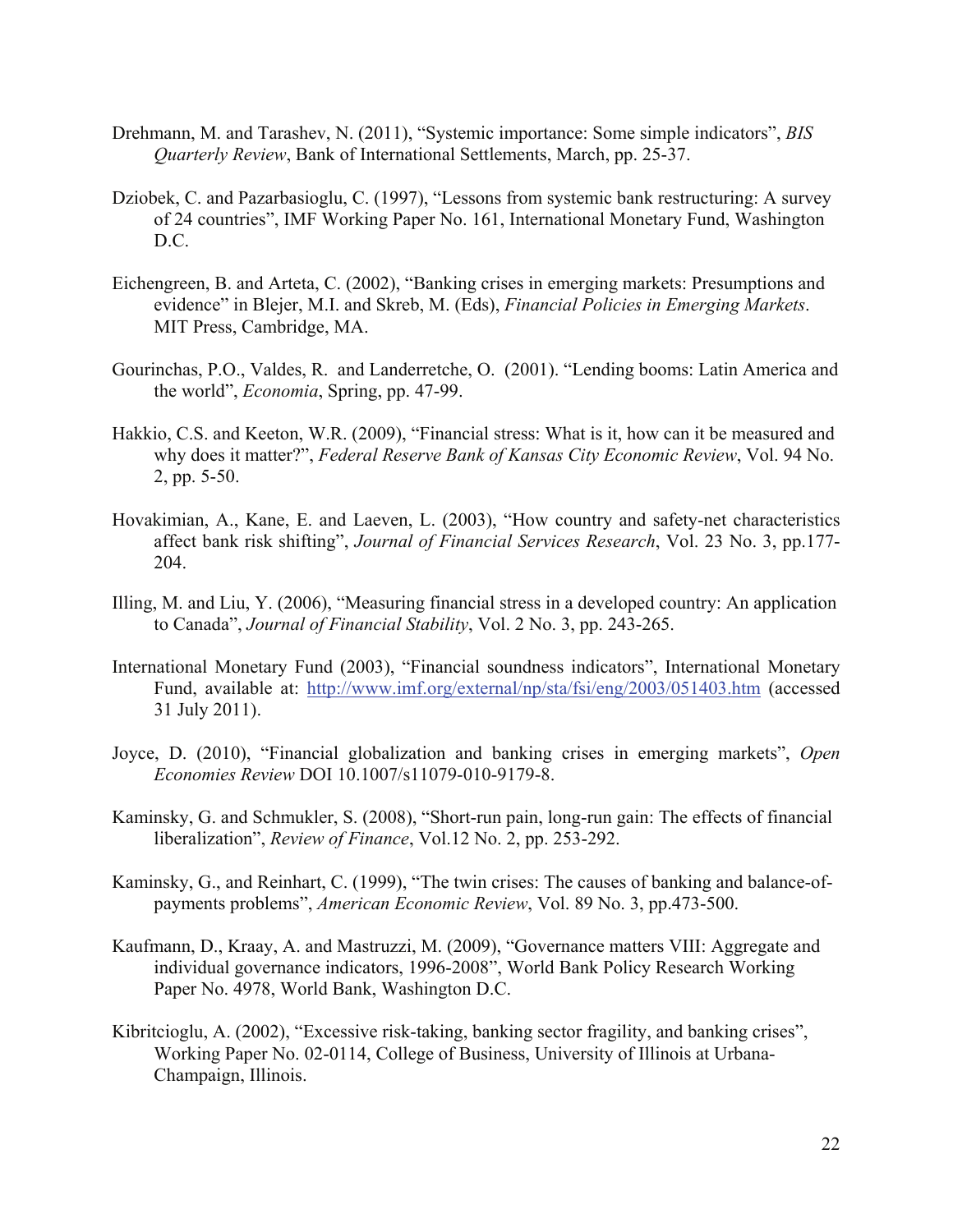- Klomp, J. (2010), "Causes of banking crises revisited", *North American Journal of Economics and Finance*, Vol. 21 No. 1, pp. 72-87.
- Laeven, L. and Valencia, F. (2008), "Systemic banking crises: A new database", IMF Working Paper No. 224. International Monetary Fund, Washington D.C.
- Laeven, L. and Valencia, F. (2010), "Resolution of banking crises: The good, the bad and the ugly", IMF Working Paper No. 146. International Monetary Fund, Washington D.C.
- Lindgren, C., Gillian, G. and Saal, M. (1996) *Bank Soundness and Macroeconomic Policy*, International Monetary Fund, Washington, D.C.
- Mendoza, E. G., and Terrones, M. E., (2008), "An anatomy of credit booms: evidence from macro aggregates and micro data", IMF Working Paper No. 08/226, International Monetary Fund, Washington, D.C.
- Mishkin, F. S. (1996), "Understanding financial crises: A developing country perspective", in Bruno, M. and Pleskovic, B. (Eds), *Annual World Bank Conference on Development Economics*, World Bank: Washington D.C., pp. 29-62.
- Neyapti, B.and Dincer, N. (2005) "Measuring the quality of bank regulation and supervision with an application to transition economies", *Economic Inquiry*, Vol. 43 No. 1, pp 79-99.
- Noy, I. (2004), "Financial Liberalization, prudential supervision and the onset of banking crises", *Emerging Markets Review*, Vol. 5 No. 3, pp. 341-359.
- Potchamanawong, P., Denzau, A.T., Rongala, S. Walton, J.C. and Willett, T.D. (2008), "A new and better measure of capital controls" in Banaian, K. and Roberts, B. (Eds), *The Design and Use of Political Economy Indicators: Challenges of Definition, Aggregation, and Application*, Palgrave MacMillan: New York, NY, pp. 81-102.
- Ranciere, R., Tornell, A. and Westermann, F. (2006), "Decomposing the effects of financial liberalization: Crises vs. growth", *Journal of Banking & Finance*, Vol. 30 No. 12, pp. 3331-3348.
- Reinhart, C. and Rogoff, K. (2009), *This Time is Different,* Princeton University Press, Princeton, NJ.
- Serwa, D. (2010), "Larger crises cost more: Impact of banking sector instability on output growth", *Journal of International Money and Finance*, Vol. 29 No. 8, 1463-1481.
- von Hagen, J. and Ho, T. (2007), "Money market pressure and the determinants of banking crises", *Journal of Money, Credit and Banking*, Vol. 39 No. 5, pp. 1037-1066.
- Weller, C. (2001), "Financial crises after financial liberalization: exceptional circumstances or structural weakness?", *The Journal of Development Studies*, Vol. 38 No. 1, pp. 98-127.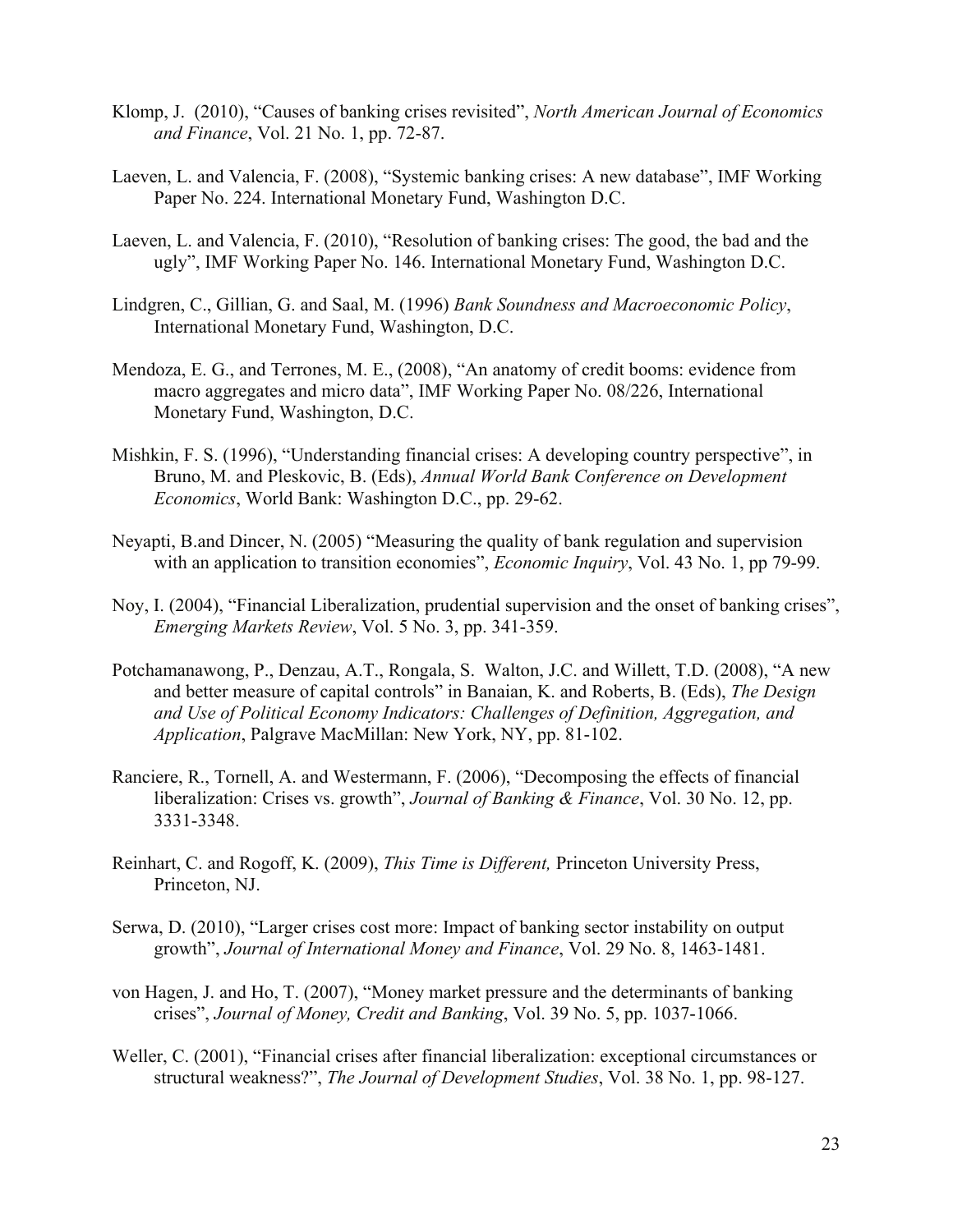| Study                                                                             | Criteria for episode of banking system problem                                                                                                                                                                                                                                                                                                                                                                                                                                                                                                                 | Country coverage and banking<br>problem episodes                                                                                                                                      | coverage<br>Period                                    |
|-----------------------------------------------------------------------------------|----------------------------------------------------------------------------------------------------------------------------------------------------------------------------------------------------------------------------------------------------------------------------------------------------------------------------------------------------------------------------------------------------------------------------------------------------------------------------------------------------------------------------------------------------------------|---------------------------------------------------------------------------------------------------------------------------------------------------------------------------------------|-------------------------------------------------------|
| Lindgren, Garcia and<br>Saal (1996)                                               | financial firms and/or massive government intervention. Two general<br>There are runs or otherwise substantial portfolio shifts, collapses of<br>'significant' or "crisis".<br>classes are identified: '                                                                                                                                                                                                                                                                                                                                                       | experienced a banking sector problem.<br>"significant", and 41 episodes in 36<br>countries were classified as "crisis".<br>106 episodes were considered<br>133 out of 181 IMF members | 1980-1996                                             |
| Klingebiel's 1996, 2002<br>Caprio et al., (2005)<br>updates Caprio and<br>studies | constitutes a crisis. A banking crisis episode is identified as: "systemic" or<br>The dataset is based on data for loan losses and the erosion of bank<br>exhausted. In a non-systemic or borderline crisis, a subset of banks<br>'non-systemic". In a systemic crisis, much or all of bank capital is<br>h experts, and judgment whether an episode<br>indicates a banking problem such as a large-scale of government<br>capital, interviews with<br>intervention.                                                                                           | countries. 46 episodes are classified as<br>160 banking crisis episodes in all<br>systemic crises.                                                                                    | 1970s-2003                                            |
| updates their 1998 study<br>Demirgüç-Kunt and<br>Detragiache (2005)               | GDP, (iii) there was large scale nationalization of banks, or (iv) there were<br>extensive runs or emergency measures to prevent runs were taken (deposit<br>Identifies, dates and updates episodes using above studies and others. One<br>exceeds 10 percent, (ii) the costs of rescue operation exceeds 2 percent of<br>(i) the ratio of non-performing loans to total assets in the banking system<br>of the following conditions must be satisfied for a crisis to be identified:<br>freezes, prolonged bank holidays, or blanket guarantees of deposits). | 62 countries experiencing 83 crises                                                                                                                                                   | 1980-2003                                             |
| Reinhart and Rogoff<br>(2009)                                                     | Banking crisis episodes are identified based on (i) bank runs that lead to<br>the closure, merging or take over by the public sector of one or more of<br>the financial institutions, or (ii) when no bank runs occur, but there is a<br>closure, merging, take-over or large-scale government assistance of an<br>important financial institutions followed by similar outcomes for other<br>financial institutions.                                                                                                                                          | 66 countries experiencing 108<br>episodes                                                                                                                                             | from 1970 are<br>(but only data<br>1800-2009<br>used) |
| Laeven and Valencia<br>(2008, 2010)                                               | support, (iv) bank interventions/bank takeovers, or (v) high proportion of<br>freeze/blanket guarantee, (iii) extensive liquidity<br>(NPL) which translates into loss of most of the<br>Banking crisis episodes are identified based on (i) deposit runs, (ii)<br>introduction of deposit<br>non-performing loans<br>capital in the system.                                                                                                                                                                                                                    | 123 countries experiencing 145<br>episodes                                                                                                                                            | 1973-2008                                             |

Table 1. Main Data Sources for Banking Crises at the Country Level **Table 1. Main Data Sources for Banking Crises at the Country Level** 

Г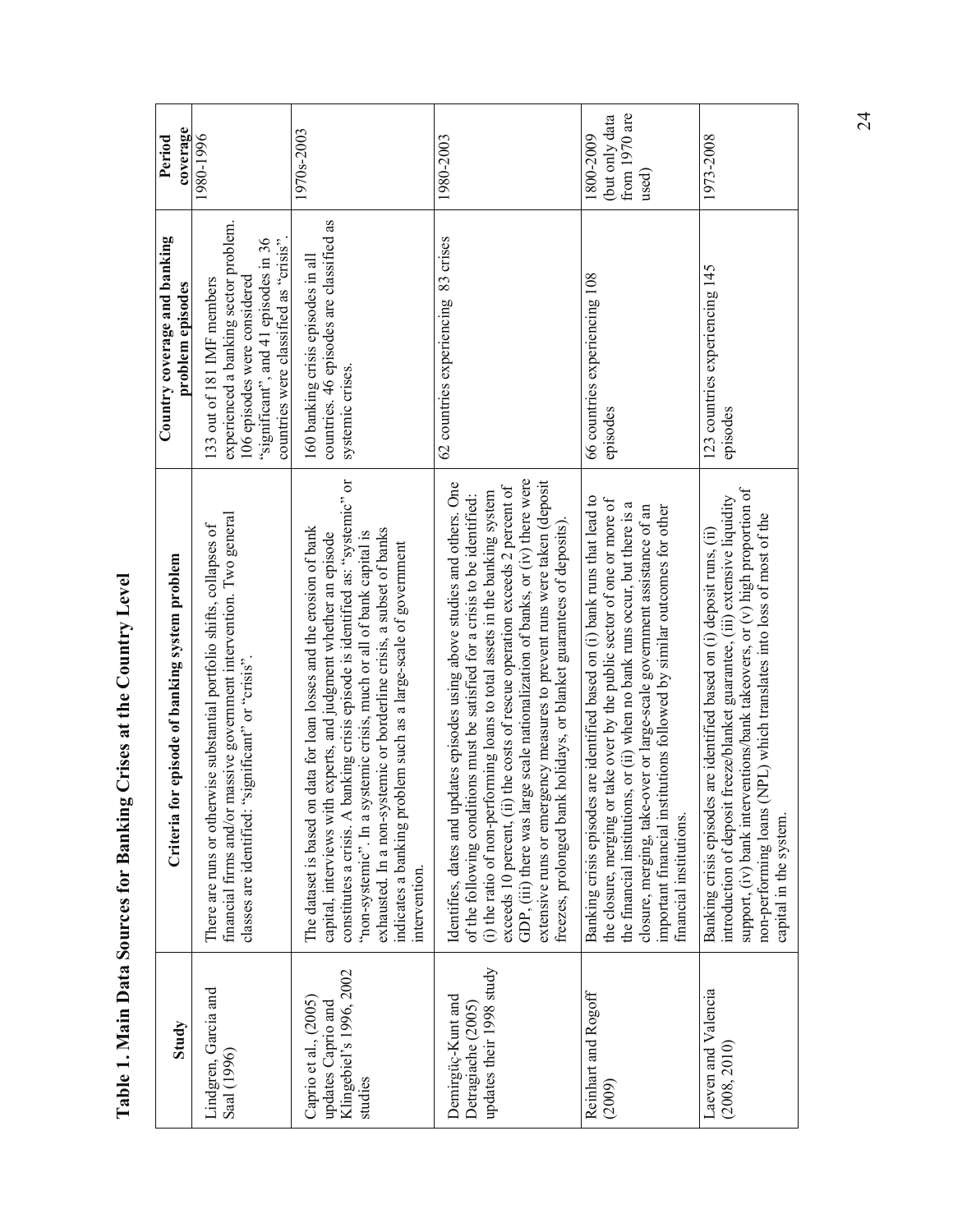| <b>Measures of</b>                                                                                                                                                 | Data source                                              | <b>Authors</b>                                             | <b>Binary</b> or                                                              | <b>Findings</b>                                                                                                                                            |
|--------------------------------------------------------------------------------------------------------------------------------------------------------------------|----------------------------------------------------------|------------------------------------------------------------|-------------------------------------------------------------------------------|------------------------------------------------------------------------------------------------------------------------------------------------------------|
| credit                                                                                                                                                             |                                                          |                                                            | continuous                                                                    |                                                                                                                                                            |
| 1.Real credit per<br>capita: Real credit is<br>the average of two<br>contiguous end-of-<br>year values, deflated<br>by the end-of-year<br>consumer price<br>index. | International<br>Financial<br><b>Statistics</b><br>(IFS) | Mendoza &<br>Terrones (2008)                               | binary variable, set<br>using standard<br>Hondrik-Prescott<br>(HP) Filter     | Credit booms coincide<br>with or precede banking<br>crises in both advanced<br>and emerging markets.                                                       |
| 2. Real domestic<br>credit to the private<br>sector credit to<br>GDP ratio: credit is<br>financial resources<br>provided to the                                    | World<br>Development<br>Indicators<br>(WDI)              | Gourinchas et al<br>(2001)                                 | Binary variable, set<br>using expanding<br>HP Filter                          | The link is tenuous.<br>Most banking crises are<br>preceded by lending<br>booms, but most lending<br>booms are not followed<br>by a banking crisis.        |
| private sector, such<br>as through loans,<br>purchases of non-<br>equity securities,<br>and trade credits                                                          | <b>WDI</b>                                               | Borio and<br>Drehman (2009)                                | Binary variable, set<br>using rolling HP<br>filter                            | In 18 industrial countries<br>(1980-2008), sharp<br>increases in both credit<br>and asset prices precede<br>banking crises.                                |
| and other accounts<br>receivables.                                                                                                                                 | <b>WDI</b>                                               | Joyce (2010),<br>Demirguc-Kunt<br>& Detragiache<br>(1998). | Continuous<br>variable: one year<br>growth of private<br>credit to GDP ratio. | Using panel logit/probit<br>models, an increase in<br>credit growth<br>significantly leads to an<br>increase in the<br>probability of a banking<br>crisis. |
| 3. Real domestic<br>private credit<br>growth/real GDP<br>growth, three years<br>prior to a banking<br>crisis.                                                      | <b>WDI</b>                                               | Caprio and<br>Klingebiel (1996)                            | Dummy variable<br>$=1$ if the variable is<br>between 0-2.5%.                  | Positive link between<br>rapid credit growth and<br>crises applies to Latin<br>America, but not when<br>considering a larger set<br>of countries.          |
| 3. Net domestic<br>credit: the sum of<br>net credit to the<br>nonfinancial public<br>sector, credit to the<br>private sector, and<br>other accounts.               | <b>WDI</b>                                               | Eichengreen and<br>Arteta (2002)                           | Continuous<br>variable, not<br>weighted by GDP.                               | In 75 emerging markets<br>$(1975-97)$ , credit growth<br>is positive and<br>significantly related to<br>banking crisis<br>probabilities.                   |

**Table 2. Measures of Credit Growth in the Banking Crisis Literature** 

*Source:* Authors' compilation based on studies cited in text, WDI and IFS.